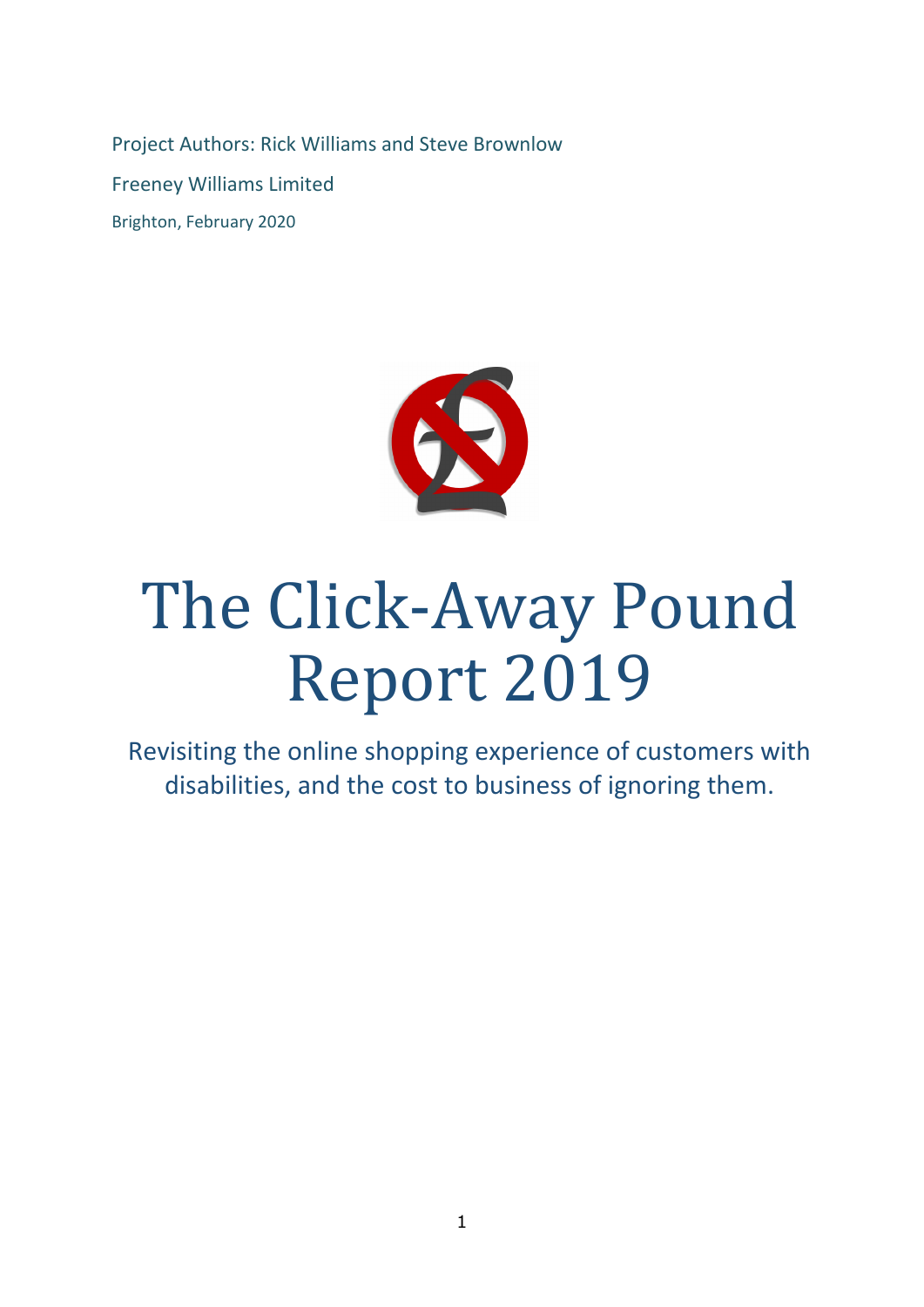# **Contents**

© Copyright 2020, Freeney Williams Ltd. All rights reserved. Freeney Williams Ltd., 37 Buckingham Road, Brighton, BN1 3RP. UK.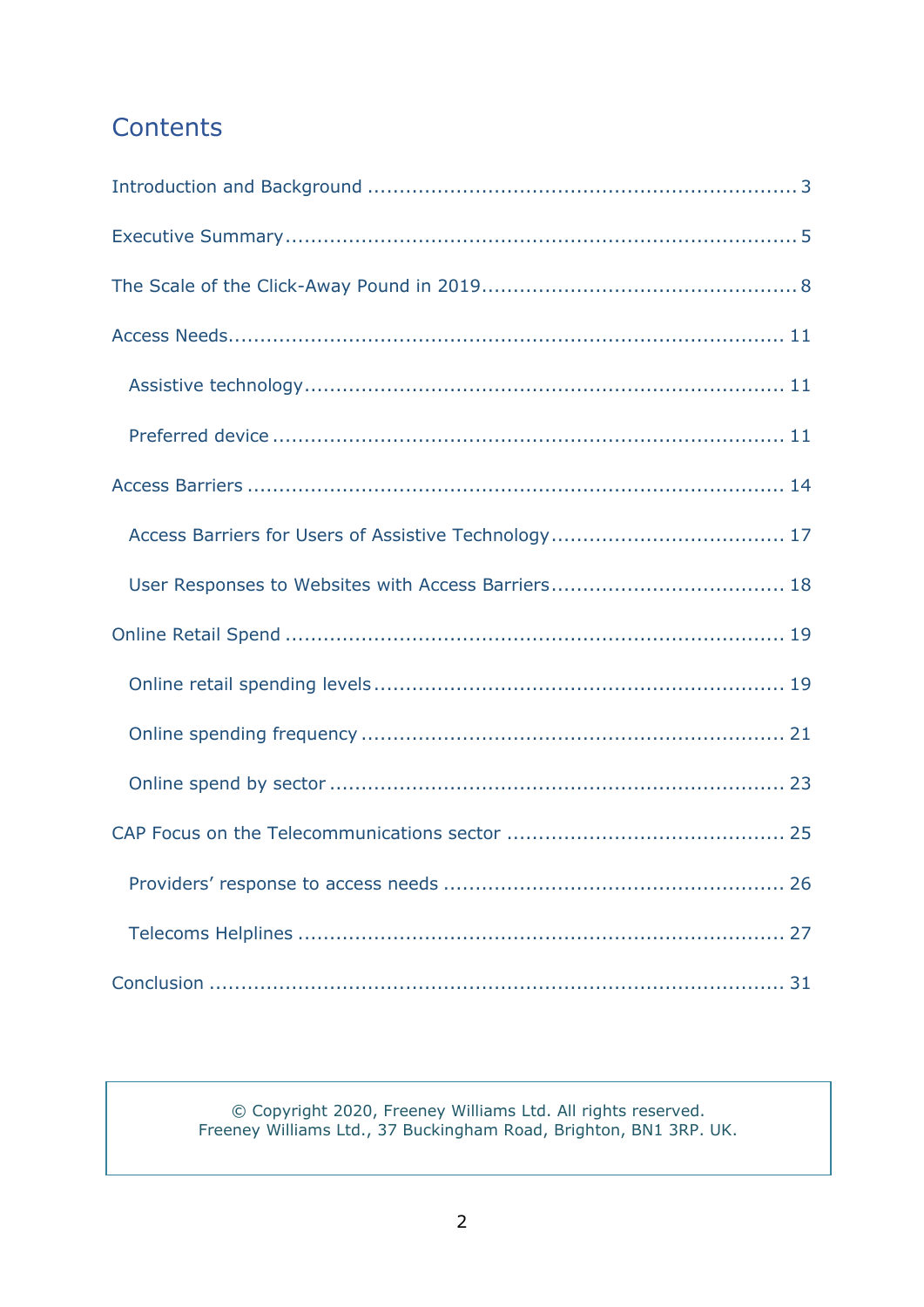# <span id="page-2-0"></span>Introduction and Background

In 2016 we published the ground-breaking [Click-Away Pound Report](http://www.clickawaypound.com/) which analysed the experience of people with access needs when shopping online. It was the first research which quantified the online spend of users with access needs and the potential commercial opportunity represented by an accessible and inclusive web presence.

The original report has been cited by governments, charities and commercial organisations and its findings used worldwide, but its intention was to show businesses that there is a commercial opportunity in ensuring that their web presence is inclusive, and to quantify the scale of that opportunity. As we wrote in 2016, "If the law, advice, guidance and campaigning has not persuaded business of the need for universal access to websites then perhaps the argument needs more commercial clarity."

Three years on, we thought it was time to see whether there is any evidence that online shopping is more accessible. Three years on, the 2019 survey reports on the changes and the challenges in online retail for the customer with access needs and the businesses who serve them.

This report centres on comparing the findings of the 2016 survey with those of 2019. The methodology used to conduct the survey remained the same as before; the survey was carried out entirely online using the Online Surveys tool from Jisc (formerly BOS developed at the University of Bristol). The Survey was launched from a dedicated website at [ClickAwayPound.com,](http://clickawaypound.com/) and participation was sought through website promotion, word of mouth, disability organisations and networks, social media and publicity through supporting organisations, emailshots and briefings at events. Participants were entirely self-selecting.

The 2019 survey repeated the 2016 questionnaire in full to enable a direct comparison of user responses. One section of the report is new for the 2019 survey; *CAP Focus* takes a closer look at one particular sector of the UK online retail market. In response to critical user comments in the 2016 survey, this edition's *CAP Focus* looks at accessibility in the telecommunications sector.

3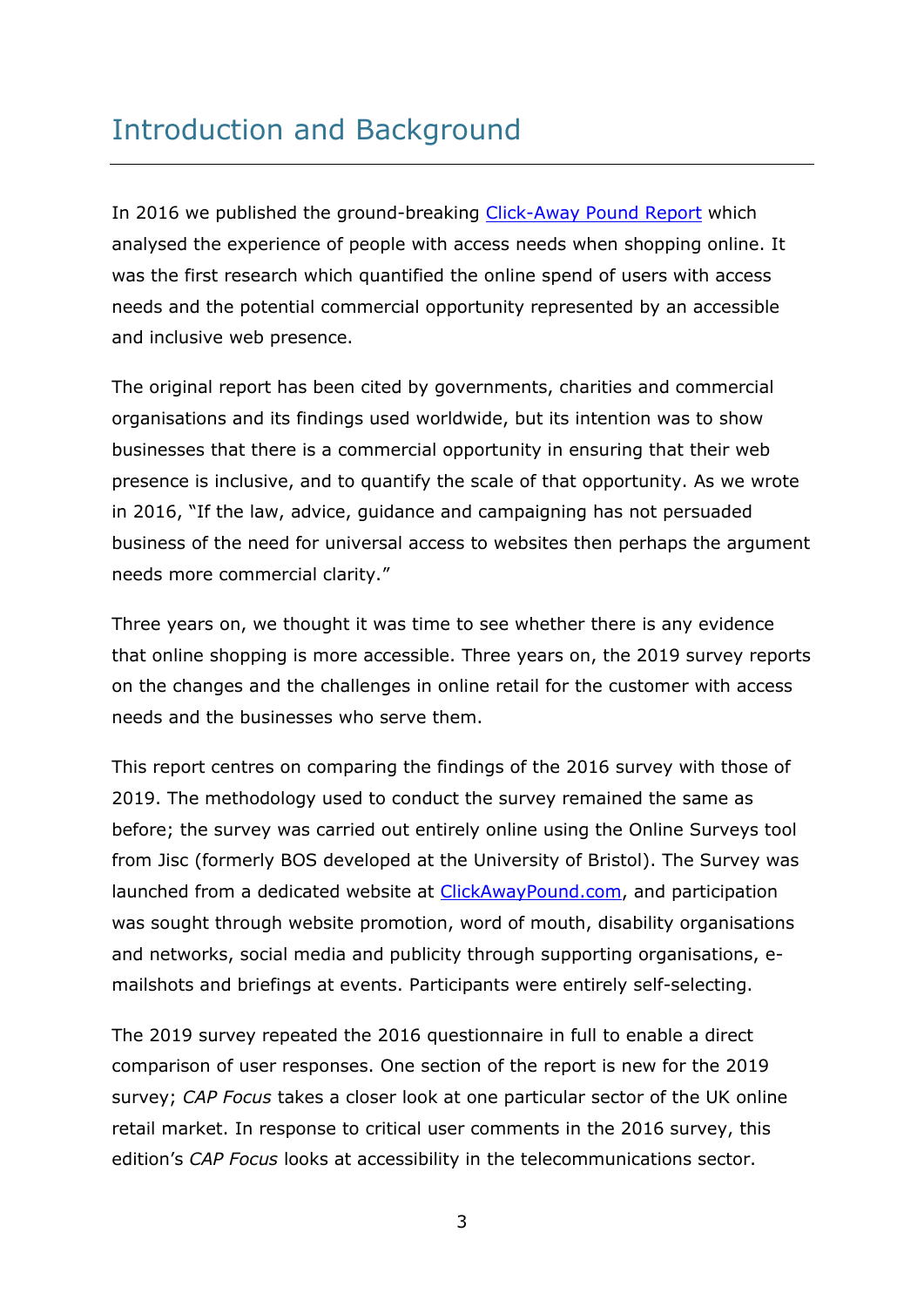In a further refinement we also sought specific data regarding the use of reCAPTCHA, as feedback from the 2016 Survey suggested this was a significant access barrier.

As in 2016, we encouraged participants to add their own comments about their online experience. Some of these comments have been cited in the report as reminders that the accessibility and usability issues highlighted here can have a significant personal impact on the individual.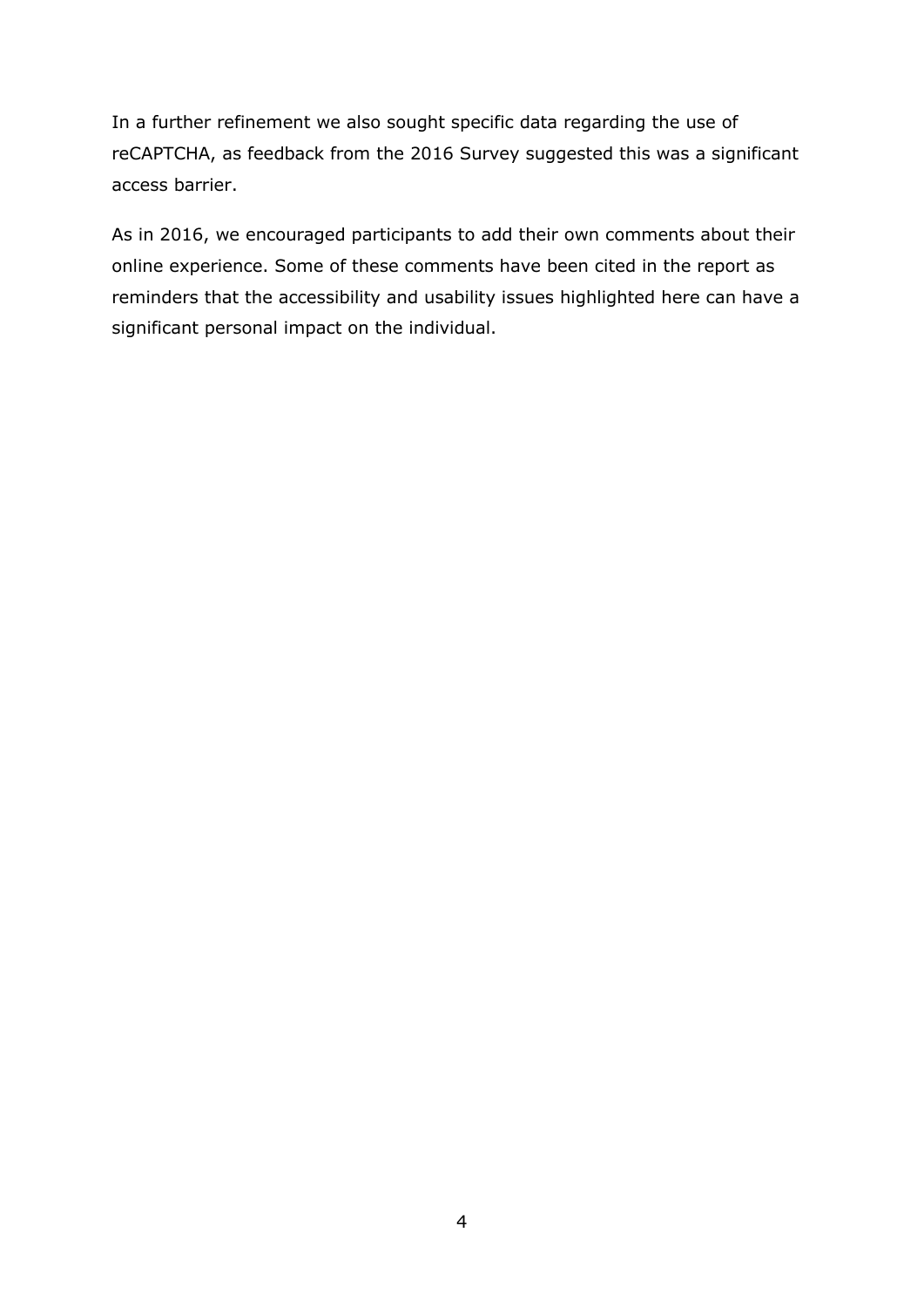# <span id="page-4-0"></span>Executive Summary

Our direct experience as accessibility advisers and practitioners over the past few years suggests that some organisations are taking this issue seriously. However, too many websites are still published with coding errors and omissions that fail the basic international standards, and are designed with little apparent consideration for the needs of the user with a disability.

In February 2019, WebAIM conducted an accessibility evaluation of the home pages for the top 1,000,000 web sites using their WAVE accessibility testing tool. Despite the fact that the study focused only on automatically detectable issues, 97.8% of home pages exhibited WCAG2 failures.<sup>1</sup>

The current state of web accessibility is, as WebAIM put it, "… a rather dismal picture" and continues to be an everyday challenge for the growing number of users with access needs.<sup>2</sup>

Based on this survey's findings, we estimate that 7.15 million disabled internet users in the UK have access needs; an increase of more than 1 million since 2016.

Customer experience continues to demonstrate the low level of priority given by businesses to accessibility, perhaps because the mistaken perception remains that accessibility issues affect a small number of visually impaired people. Although visual impairment is the most obvious barrier which can impact on someone's ability to use what is still thought of as a predominantly visual medium, people with a wide range of auditory, physical, cognitive, neurological and speech disabilities also demand consideration. Taken together, there are very significant numbers of people with a broad range of impairments who face barriers and frustrations when using the internet. Yet no user with any of these impairments need be excluded if their access needs are considered appropriately.

<sup>&</sup>lt;sup>1</sup> [The WebAIM Million,](https://webaim.org/projects/million/) February 2019.

<sup>&</sup>lt;sup>2</sup> Those needs which arise because of the effects of someone's disability when interacting with a website or app.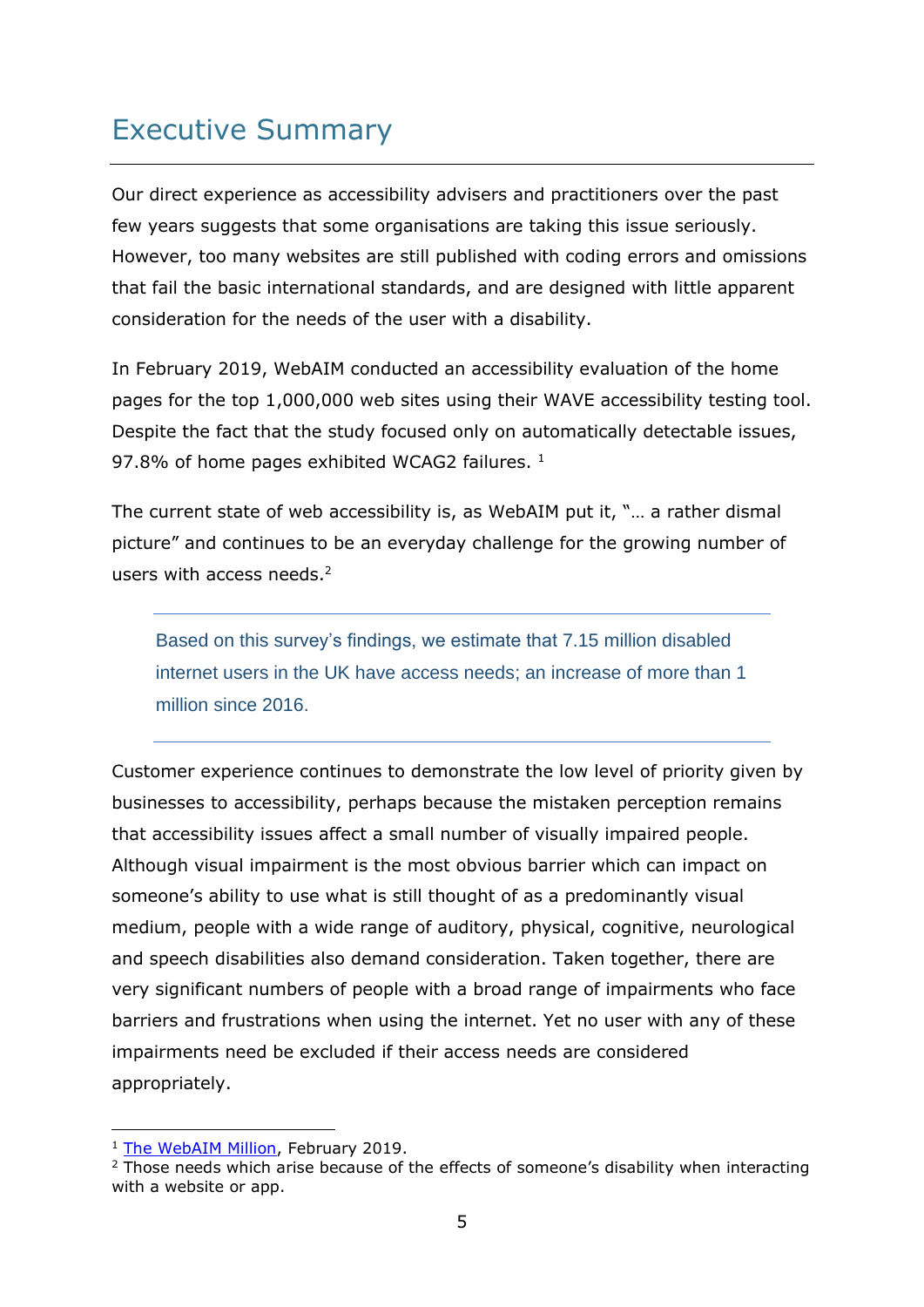Government figures show that more people are connected to the web, more money is spent online, and the number of internet users with a disability has passed 10 million; all these figures will continue to grow over time.

The online spending power of people with access needs in the UK is now £24.8 billion

These figures underline the fact that the commercial incentive for making the online shopping experience as easy and accessible as possible is greater than ever. With the percentage of people with access needs who will click away from an inaccessible site remaining at almost 70%, the Click-Away Pound has risen to £17.1 billion.

The click-away pound in the UK in 2019 now stands at £17.1 billion

Despite this clear commercial imperative, the findings of the 2019 survey point to a distinct and disappointing lack of progress over the last three years. As one survey respondent said,

"I did this survey back in 2016 and to be honest things

haven't improved. In fact, some of the modern ways of

designing websites has made navigation even harder."

# Table 1: Comparison of key findings, 2016 to 2019

| <b>Finding</b>                                                                                         | 2016    | 2019   |
|--------------------------------------------------------------------------------------------------------|---------|--------|
| Number of disabled people online with access needs                                                     | 6.10m   | 7.15m  |
| Percentage of disabled people with access needs who<br>say they 'click away' from a site with barriers | 71%     | 69%    |
| Value of the 'click away' spend which went to more<br>barrier-free sites                               | £11.75b | £17.1b |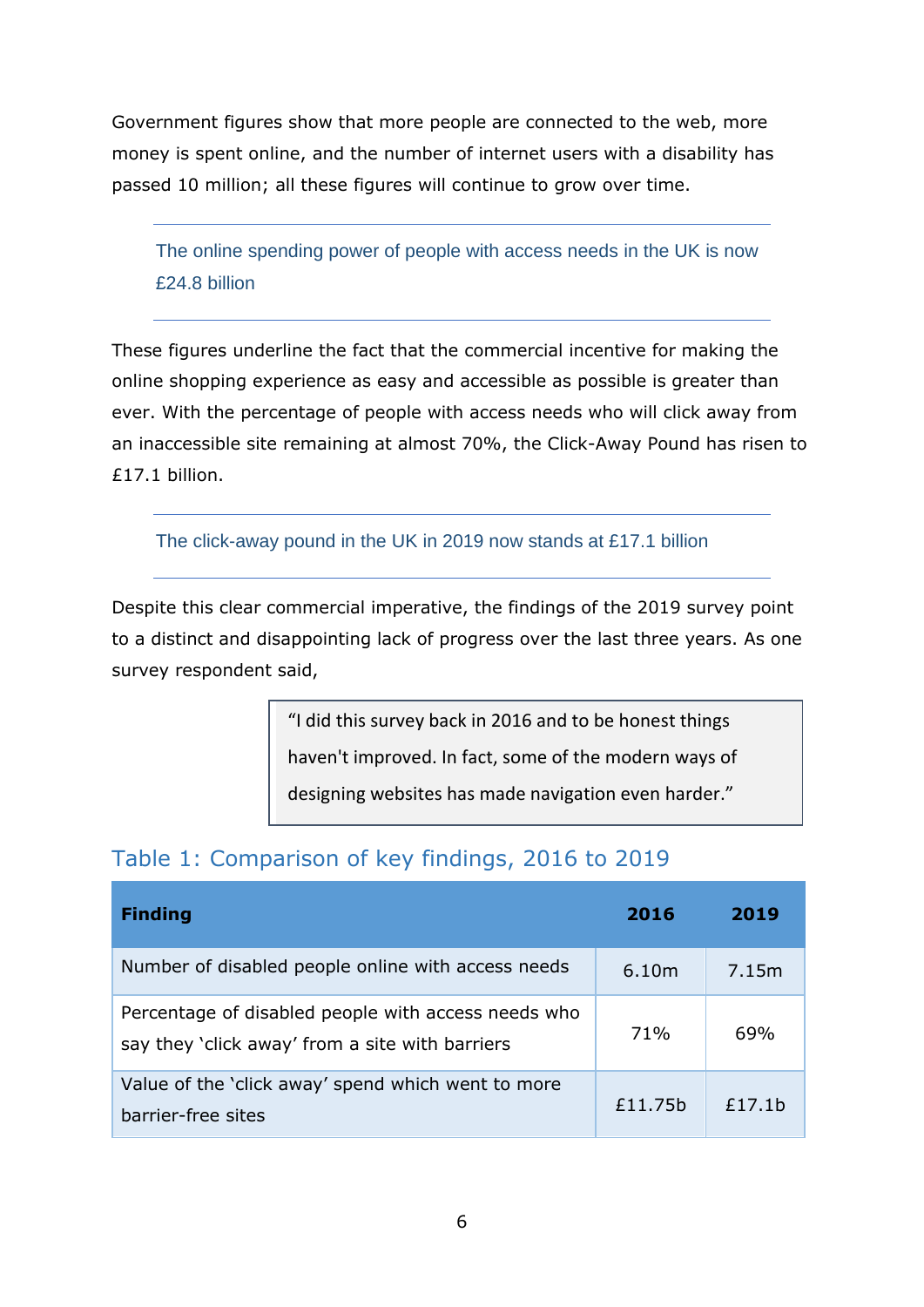| Percentage of users with access needs who feel<br>accessibility is more important when making spending<br>decisions than price | 81% | 75% |
|--------------------------------------------------------------------------------------------------------------------------------|-----|-----|
| Percentage of users with access needs who would<br>spend more if there were fewer barriers                                     | 82% | 86% |
| Percentage of users with access needs who limit their<br>shopping to sites they know are barrier-free                          | 85% | 83% |
| Percentage of users with access needs who contacted<br>the site owner about barriers they experience                           | 7%  | 8%  |

The results clearly show that business generally continues to ignore the issue despite increasing amounts of data highlighting the business issues, reputational risks, potential commercial loss and the requirements of the law.

Despite the attention on accessibility brought to bear through legislation and the media, and the support for change offered by charities and pressure groups, the current approach is clearly failing to improve the 'dismal picture' of the current state of accessibility for individuals with disabilities.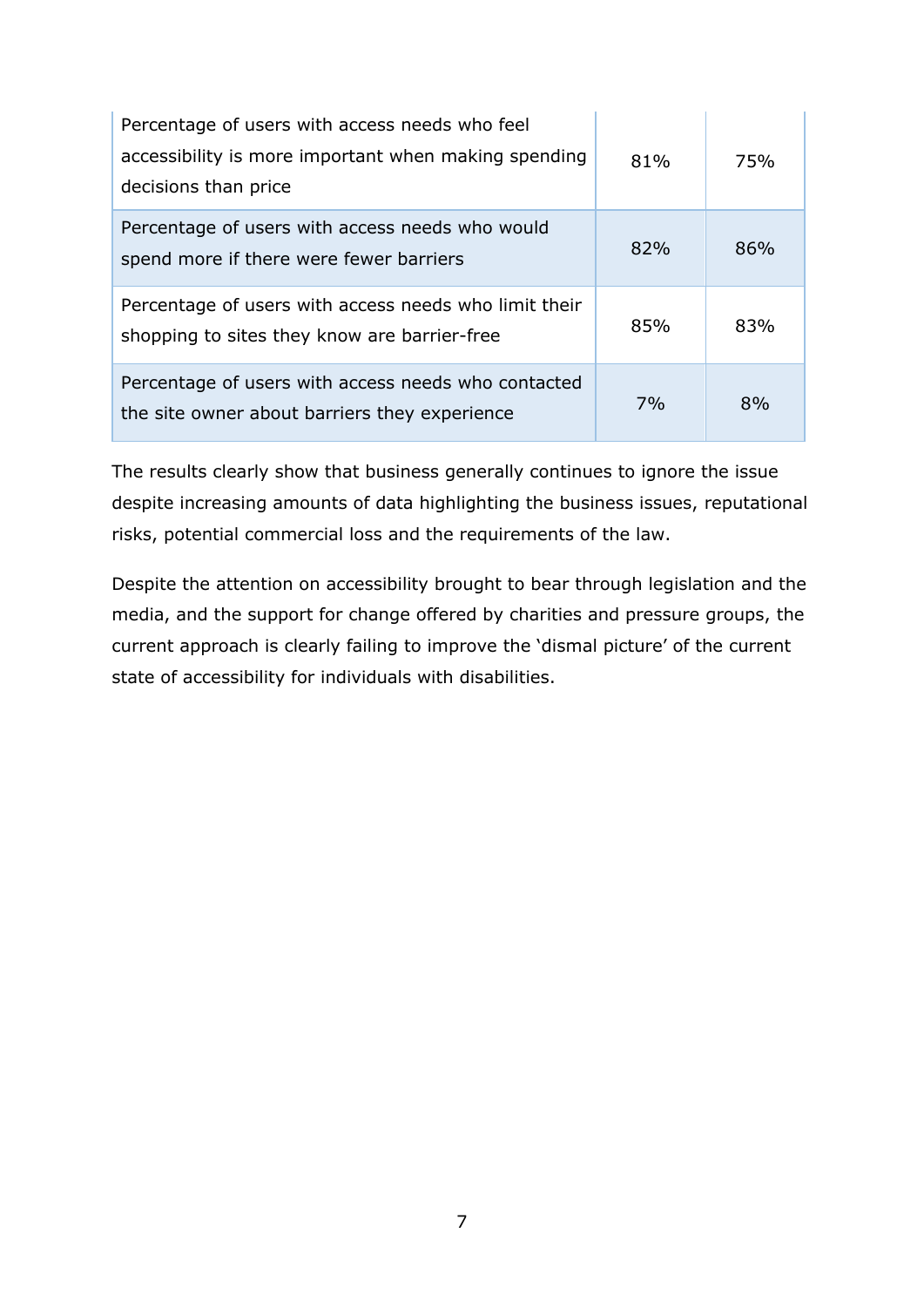# <span id="page-7-0"></span>The Scale of the Click-Away Pound in 2019

The value of the Click-Away Pound has grown considerably. In 2016, the first CAP survey established that there were then 6.1 million internet users with access needs in the UK, with a spending power of £16.55 billion. The 2016 survey showed that 71% of those 6.1 million disabled internet users with access needs (4.3 million people) simply click-away when confronted with a problematic website. These figures equated to a click-away figure in the UK of £11.75 billion lost in 2016 from those sites which are not accessible to customers with disabilities.

In 2019, figures from the UK Office of National Statistics (ONS) show that not only has the UK population grown, but there are more people who report that they have a disability and a higher proportion of people with disabilities who are regular internet users.

- The most recent (ONS) estimate of the UK population is 66.44 million in mid-2018<sup>3</sup>. 53.81 million are aged over 16, of whom 89.4% (48.13 million) have internet access<sup>4</sup>.
- In 2016, ONS estimated there were 8.6 million internet users with a disability in the UK  $5$ . In 2019, ONS estimates that the number of UK disabled adults who are active internet users is 10.07 million.<sup>6</sup>
- This Survey found that the percentage of disabled internet users whose disability affects the way they are able to use the internet, remains unchanged from 2016 at 71%. However, the growth in the disabled adult population and in internet usage overall, results in a 17% increase in the number of disabled users with access needs to 7.15 million people (up from 6.1 million people in 2016. Figure 1).

<sup>3</sup> ONS: *Population Estimates for UK, England and Wales, Scotland and Northern Ireland: mid-2018*. June 2018

<sup>4</sup> ONS: *Internet Users, UK 2019*. May 2019

<sup>5</sup> Ibid.

<sup>6</sup> Ibid.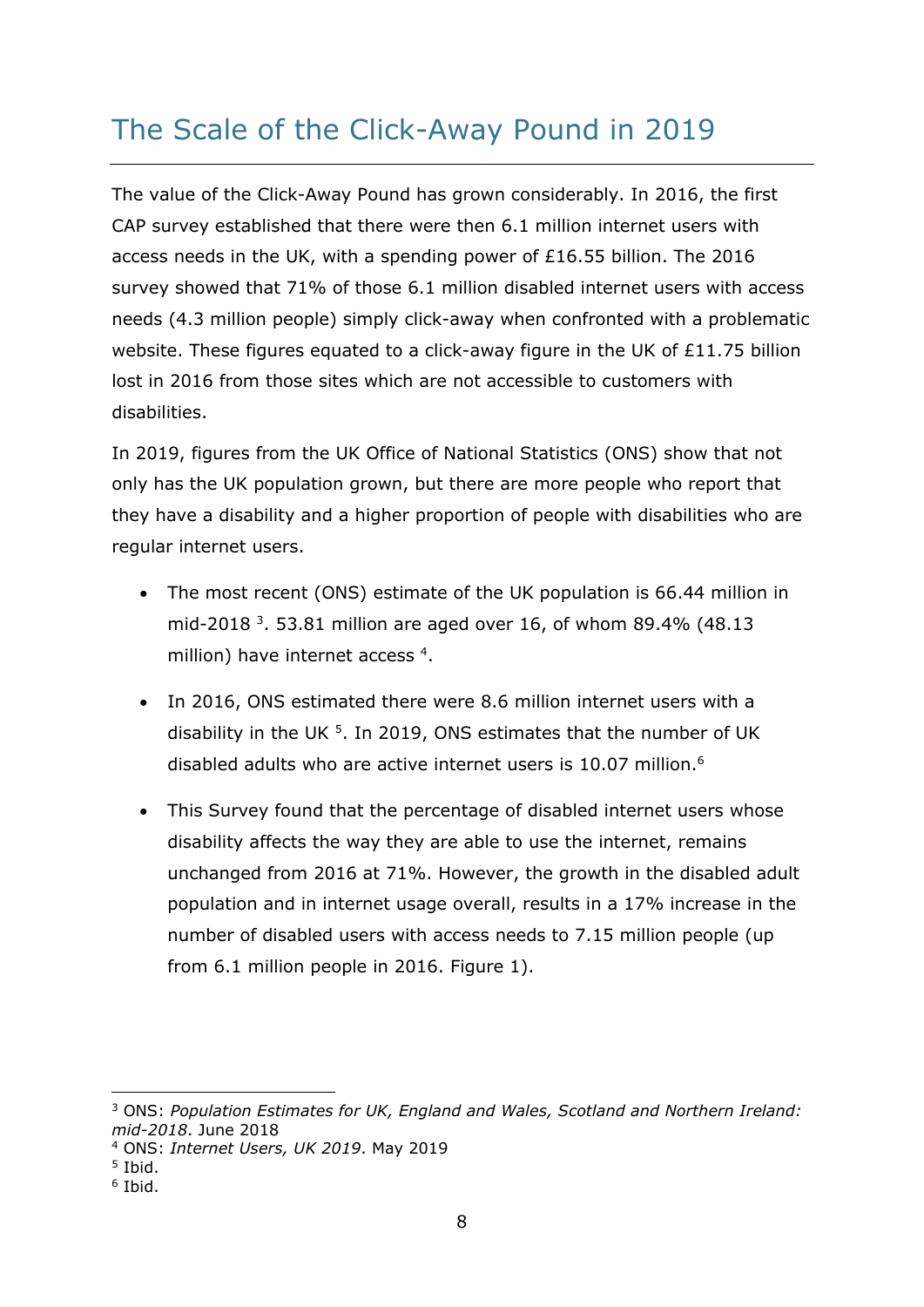

Figure 1: UK Internet users with access needs.

- IMRG Capgemini reported UK online retail spending in 2018 as £166.6 billion  $<sup>7</sup>$  equating to an average spend per person over 16 in the UK with</sup> internet access of £3,460.
- The 7.15 million internet users with access needs have a combined spending power of £24.8 billion
- The 2019 survey shows that the percentage of people who will simply click-away when confronted with a problematic website is 69% (down

<sup>7</sup> IMRG Capgemini: *e-Retail Sales Index*. January 2019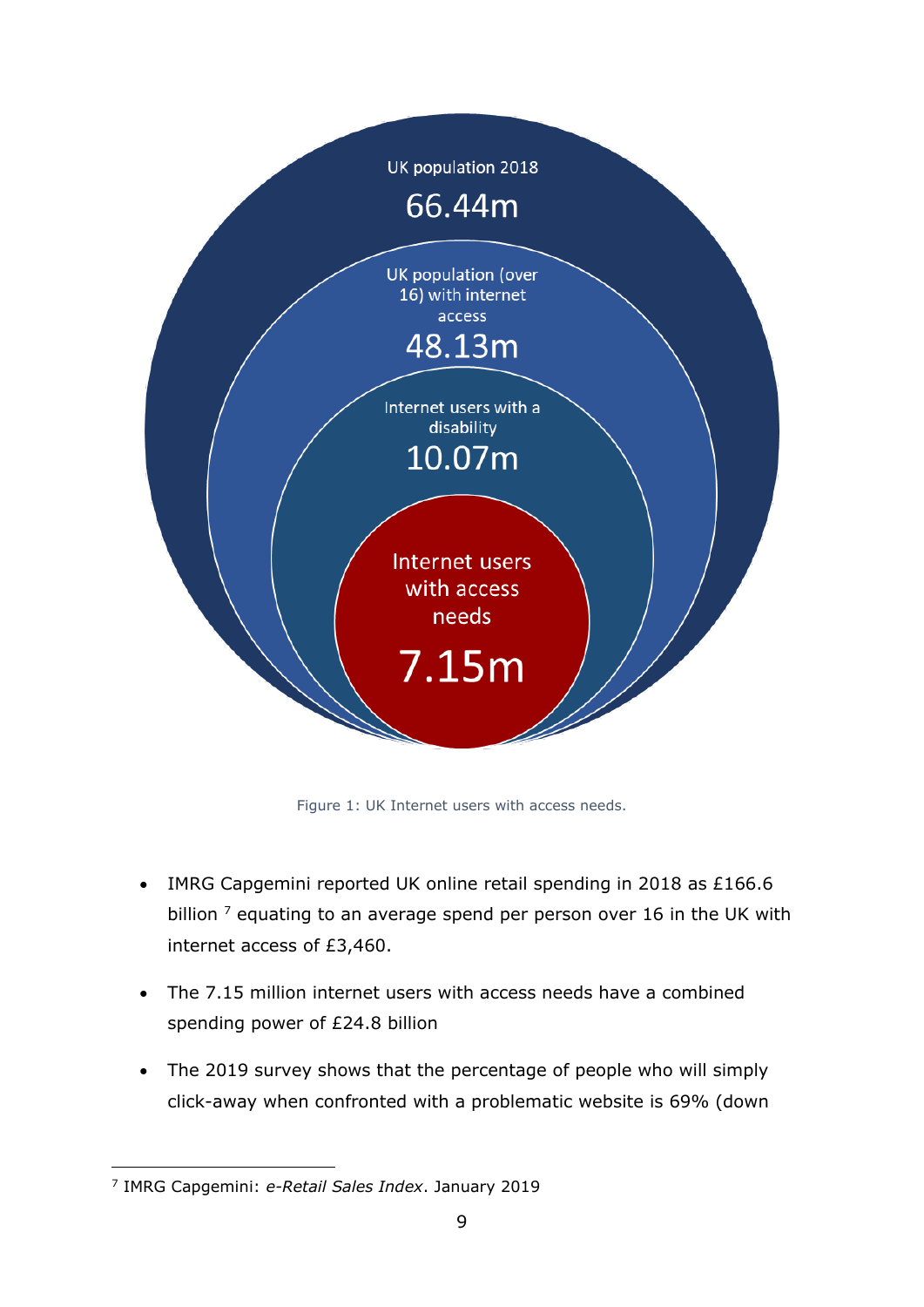marginally from 71% in 2016), that is more than 4.9 million active users with an estimated £17.1 billion to spend.

- In the three years since the first survey in 2016 the size of the Click-Away Pound has risen from £11.75 billion to more than £17 billion, an increase of almost 45% (Figure 2).
- This spending is 're-directed' to barrier-free sites, as people who 'click away' will seek to find an accessible alternative and spend their money there.



Figure 2: Potential re-directed spending because of inaccessible websites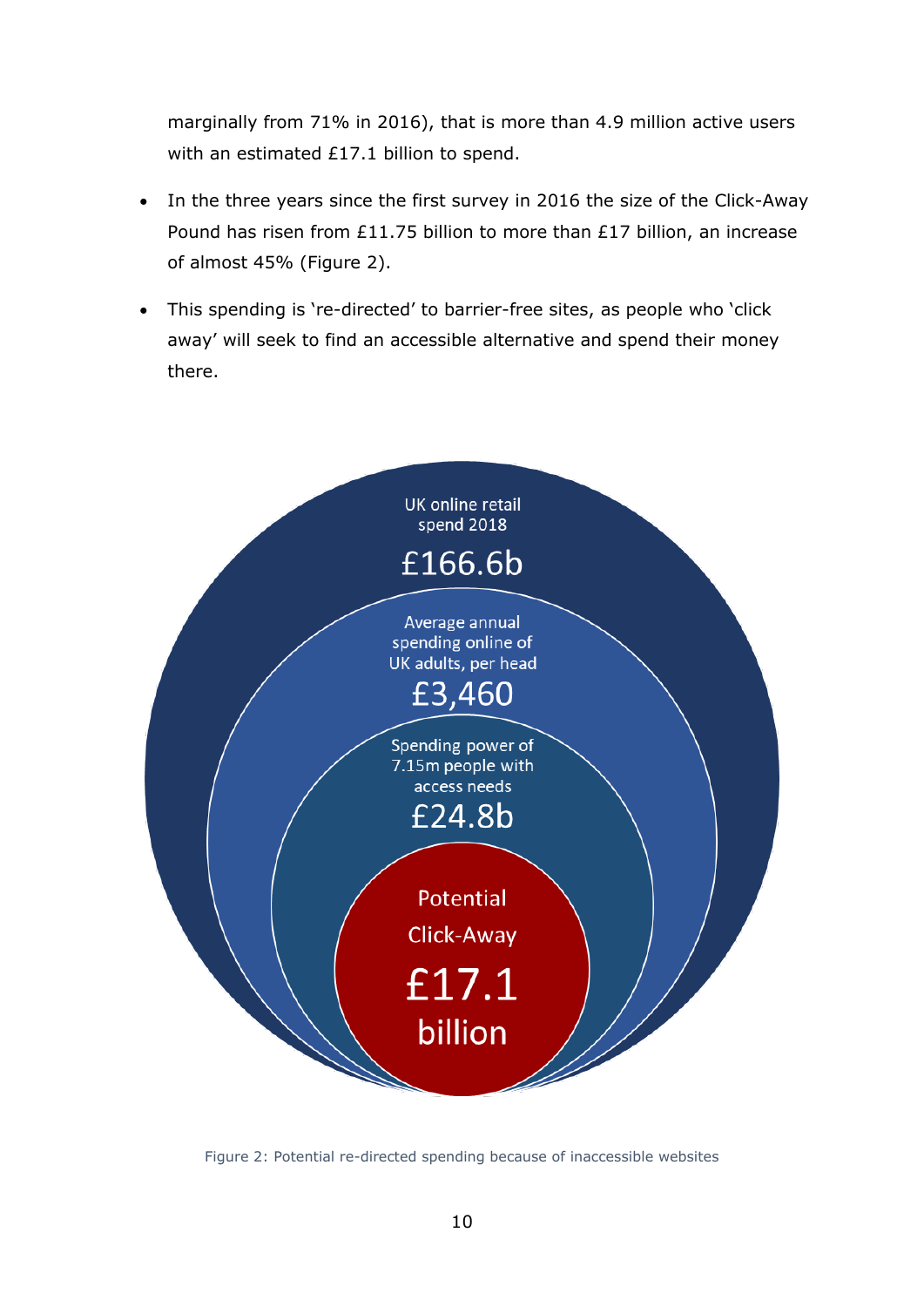<span id="page-10-0"></span>71% of all survey participants said their disability had an impact on their internet use. This figure is unchanged since the 2016 survey.

#### <span id="page-10-1"></span>Assistive technology

In 2016, 53% of all survey participants used some form of Assistive Technology (AT). In 2019, 63% of all respondents are using AT. In part, this may be related to the increased use of smartphones with inbuilt assistive technology.

In 2016, 58% of respondents who use any form of AT used a screenreader. In 2019, this has fallen to 52%. The proportion of respondents using magnification has risen to 27% (14% in 2016). Speech recognition usage has risen from 13% to 23%.

#### <span id="page-10-2"></span>Preferred device

Use of smartphones in the UK has increased markedly. As Ofcom reported in 2018, "The proportion of people accessing the internet on their mobile has increased from 20% almost a decade ago, to 72% in 2018." <sup>8</sup>

IMRG Capgemini reported in March 2018 that over 40% of UK online sales were made through smartphones in Q4 2018/19, overtaking desktop's share of online sales for the first time. <sup>9</sup>

These findings are reflected in the CAP survey responses. In 2016, amongst all UK respondents, 7% cited their smartphone as their most commonly used device for online shopping. In 2019, this figure has risen to 30%. Amongst users with access needs, the desktop computer as the preferred device has fallen from 38% to 24%, and the laptop from 38% to 29%.

<sup>8</sup> Ofcom: *A decade of digital dependency*. August 2018

<sup>9</sup> IMRG Capgemini: *e-Retail Sales Index*. March 5, 2019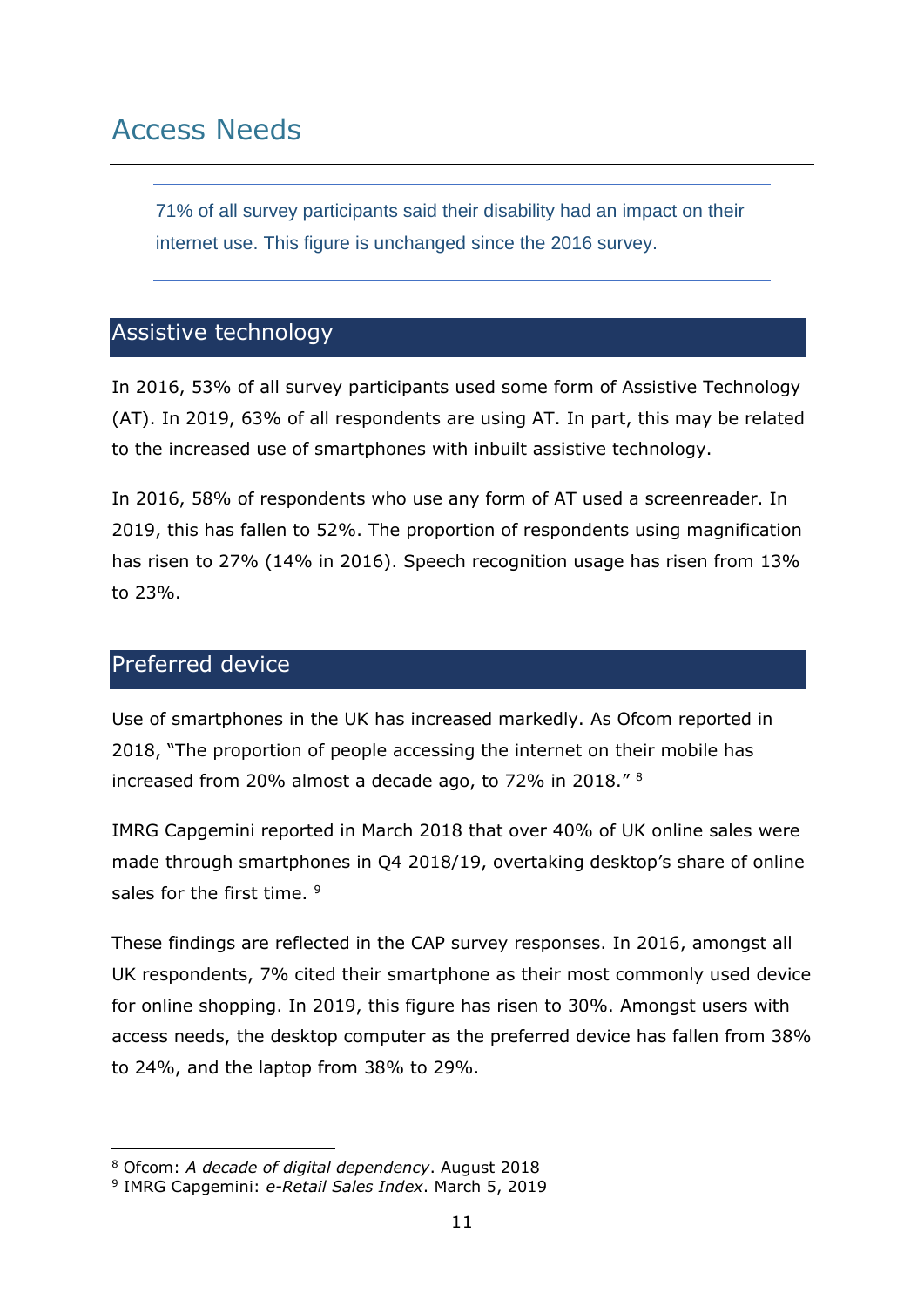Amongst UK assistive technology users, the preference for smartphones has risen from 9% to 35%.

Amongst UK screenreader users, smartphone preference has risen from 11% to 41%. Amongst this group, a preference for the desktop computer has fallen from 44% to 22%, and the laptop from 38% to 26%. Tablet usage remains static at 21% for all respondents, amongst UK screenreader users remains largely unchanged at 11% (7% in 2016).

> "the software on my phone is free, software for the desktop computer is very expensive."

### Table 1: Smartphone as preferred device for online shopping

| <b>User category</b> | 2016 | 2019 |
|----------------------|------|------|
| All users            | 7%   | 30%  |
| AT users             | 9%   | 35%  |
| Screenreader users   | 11%  | 41%  |

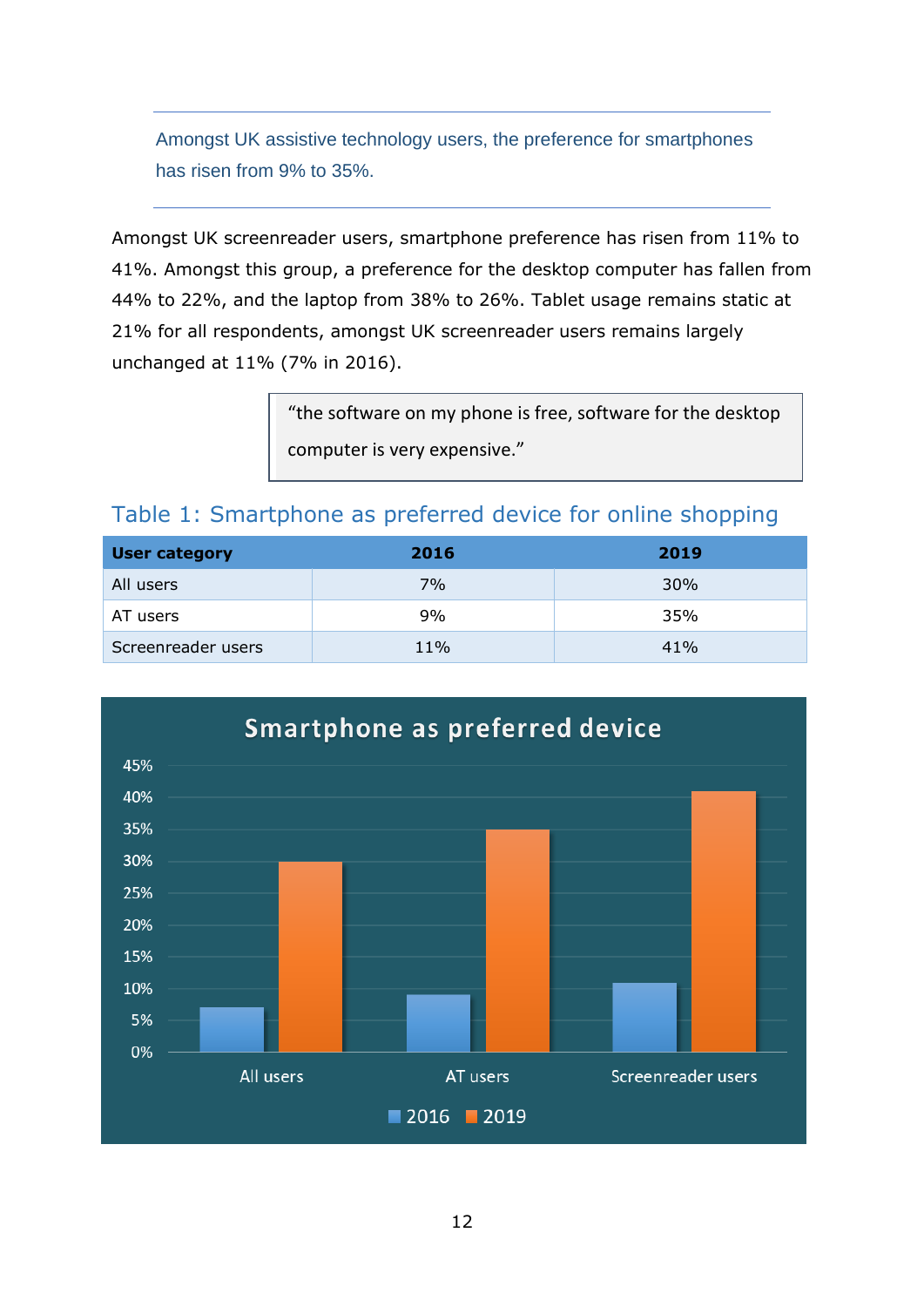According to **[annual reports](http://www.annualreports.co.uk/Company/asos-plc)** from online fashion retailer ASOS, in 2012 16% of the retailer's traffic came from mobile devices (including tablets). By 2017, mobile devices were making up more than three-quarters (77%) of ASOS' total website visits.

The growth in use of smartphones amongst users with access needs is in part driven by the accessibility features built into the market-dominating iOS and Android operating systems. In parallel, mobile apps are used more frequently for common online tasks. But the accessibility of such apps is still a cause for concern.

> <span id="page-12-0"></span>"I find the inaccessibility of apps annoying as well. Some apps are easier to use than the equivalent sites, but some are not usable at all."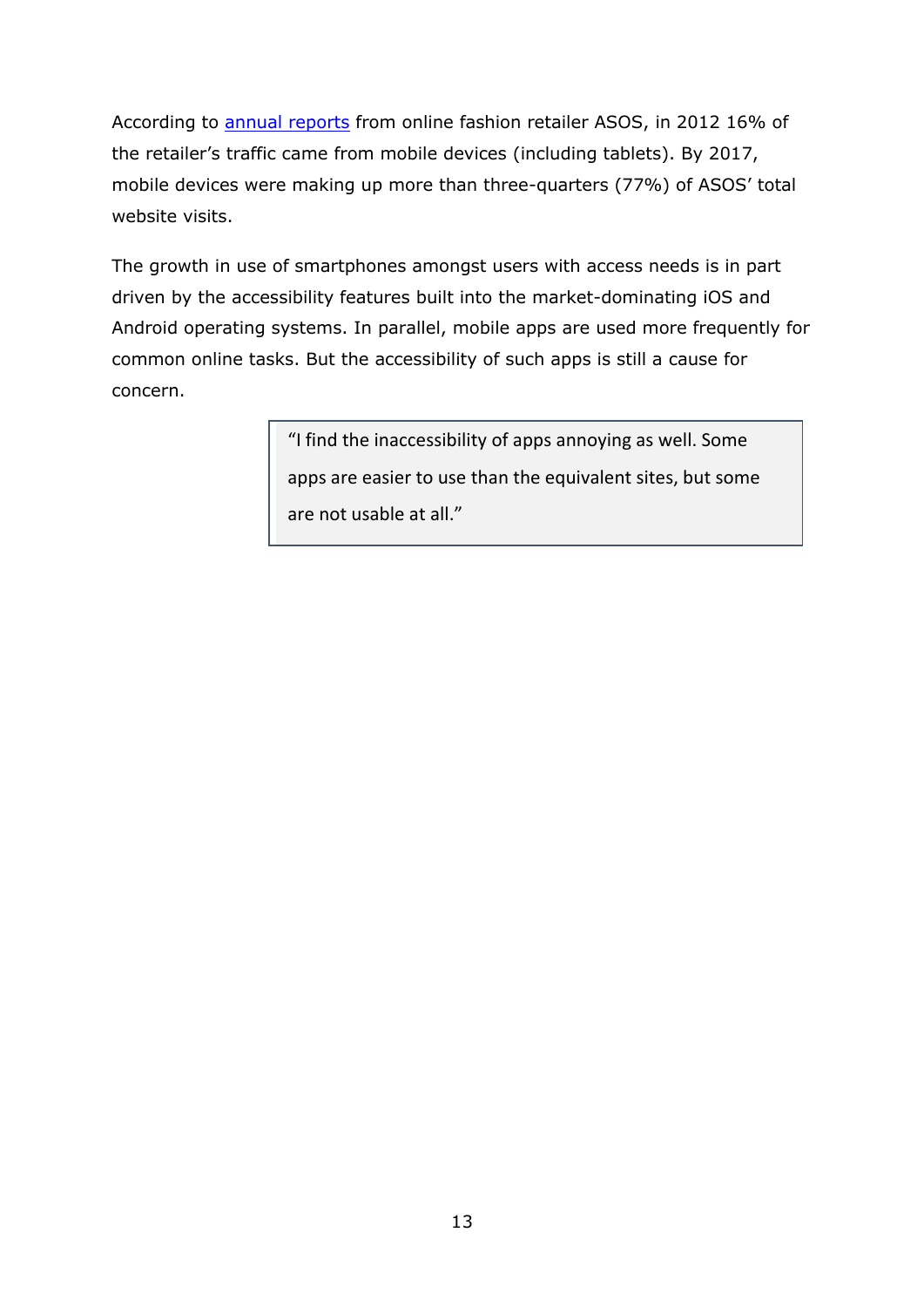# Access Barriers

In the most recent survey 72% of participants with access needs said they experienced barriers on more than a quarter of websites they visit for the first time: this remains almost unchanged from the 2016 figure of 73%.

In 2016 we reported that 1 in 3 users with access needs found half of all retail websites difficult to use. In 2019, that figure has fallen to 1 in 4. Of course, what could be characterised as an improving picture still means that a quarter of users find it difficult to use more than half of retail websites. Amongst AT users, the proportion rises to 1 in 3.

## Table 2: Ranking of most-common website issues faced by all users with access needs (includes those using AT)

| <b>Website issue</b>                              | 2016 | 2019 |
|---------------------------------------------------|------|------|
| Crowded pages with too much content               | 67%  | 66%  |
| reCAPTCHA tests                                   | n/a  | 63%  |
| Poor link information and navigation              | 61%  | 59%  |
| Filling in forms                                  | 58%  | 56%  |
| Poor legibility (colour contrast and text layout) | 44%  | 55%  |
| Distracting moving images and graphics            | 44%  | 53%  |
| Poor keyboard access                              | 45%  | 42%  |
| Poor screenreader access                          | 49%  | 35%  |
| Other                                             | 26%  | 19%  |

(This is a multi-answer question; 100% would indicate that all this question's respondents chose that option.)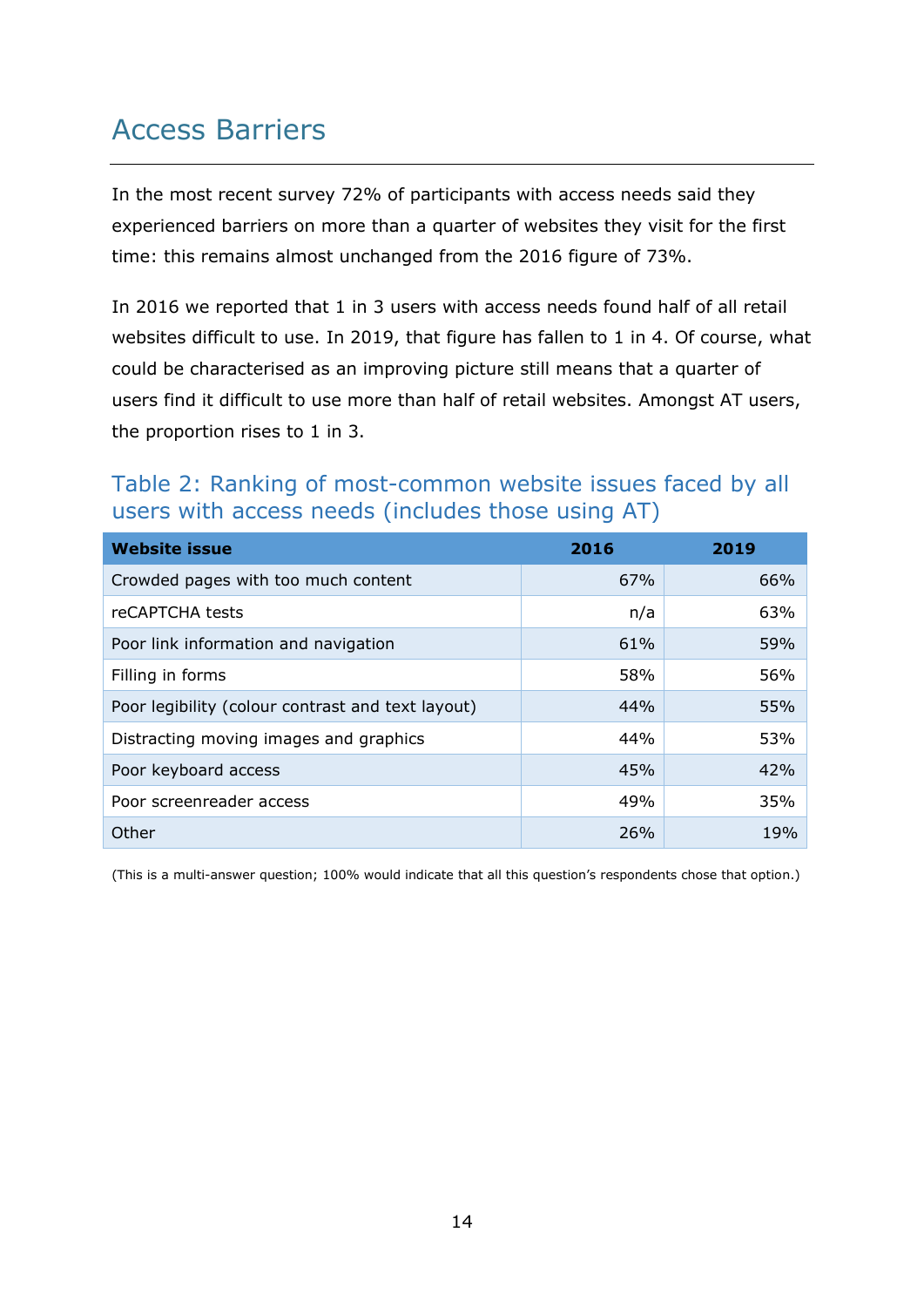

66% of respondents with access needs cited crowded pages as the mostcommon issue that makes online shopping difficult for them.

Amongst users with access needs, the sort of website issues that present them with particular challenges remains largely unchanged.

- The most commonly cited issue is crowded pages with too much content 66% of respondents selected this issue, as against 67% in 2016.
- Poor legibility (colour contrast and text layout) is an issue for 56%, up from 44% in 2016.
- The distraction of moving images and graphics has become a more significant issue – 53% of people ticked this box as against 44% in 2016.
- Poor link information is an issue for 59% of people (61% in 2016), although this rises significantly to 77% for screenreader users (67% in 2016).
- Form filling is still an issue for 56% (58% in 2016)

The survey suggests that only screenreader access has improved significantly since 2016, being highlighted as a problem by 35% of users as against 49% in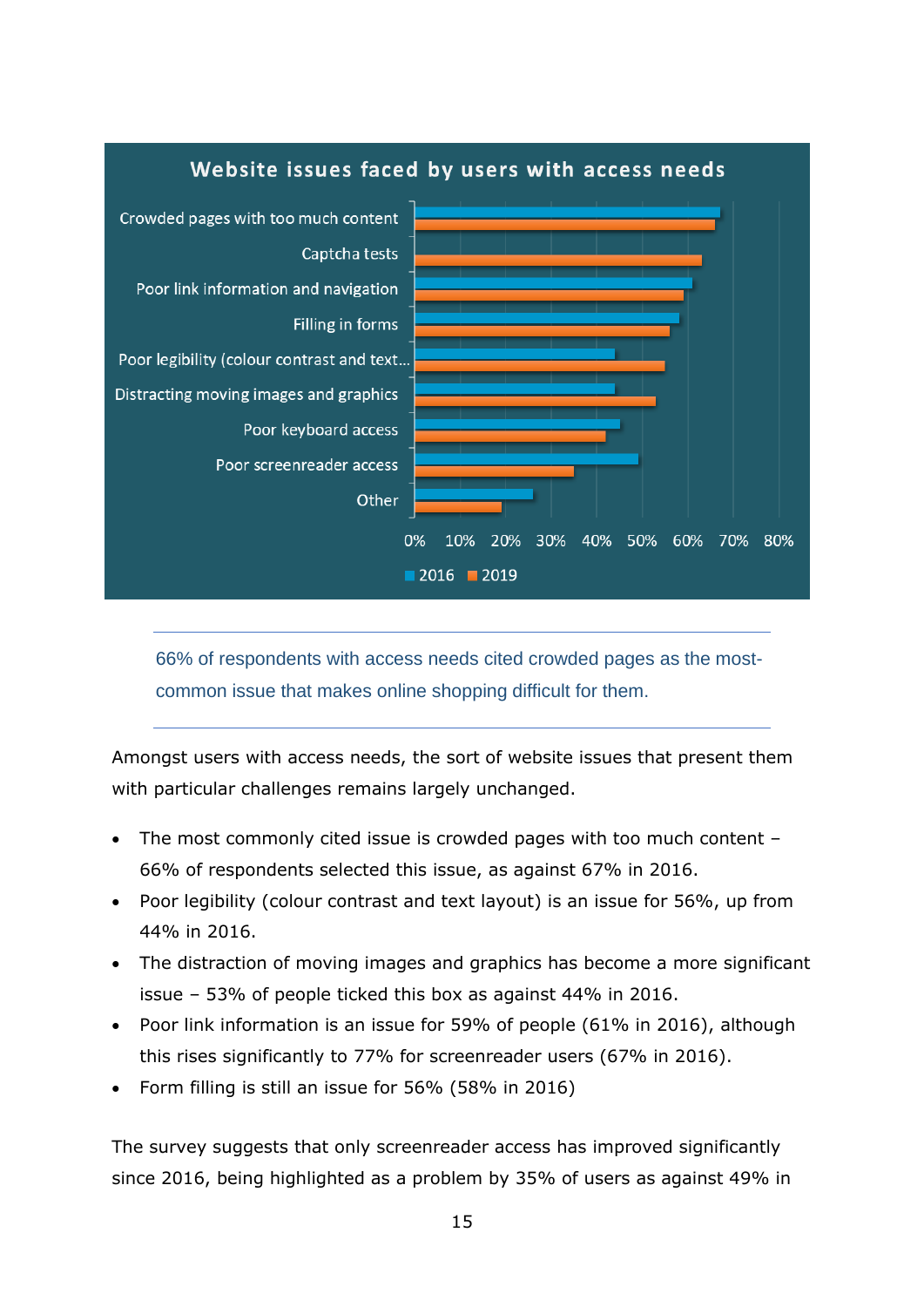2016. More negatively, the majority of difficulties reported by people with access needs remain virtually unchanged – crowded content, poor link information, and difficulty with form filling.

Alarmingly, legibility problems and the distraction caused by moving images have both increased significantly.

> "Sites I used to use with little issue are now becoming a problem as they are now taking on moving adverts and constantly loading more adverts as you shop."

The 2019 survey added reCAPTCHA tests to the list of options for the first time, in part because so many respondents mentioned them in the comment section of the first survey. Not surprisingly perhaps, 63% of respondents included reCAPTCHA tests amongst the issues that cause them most difficulty.

> reCAPTCHAs are difficult for me. I struggle with the images and having to type the numbers or letters. In the kind where I have to click which images have a shop or whatever, I always miss some or get confused and use up energy I don't have…

reCAPTCHA tests present most difficulties to screenreader users, of whom 80% selected this option in the survey. Our own research indicates developers address such barriers by providing audio alternatives, however, these are often difficult to understand whilst entering what may be complex data, usually with the screenreader 'speaking' at the same time. Generally, audio alternatives are equally ineffective and do not solve the barrier of the reCAPTCHA system.

> "reCAPTCHA challenges with no audio alternative have often stopped me from completing a purchase."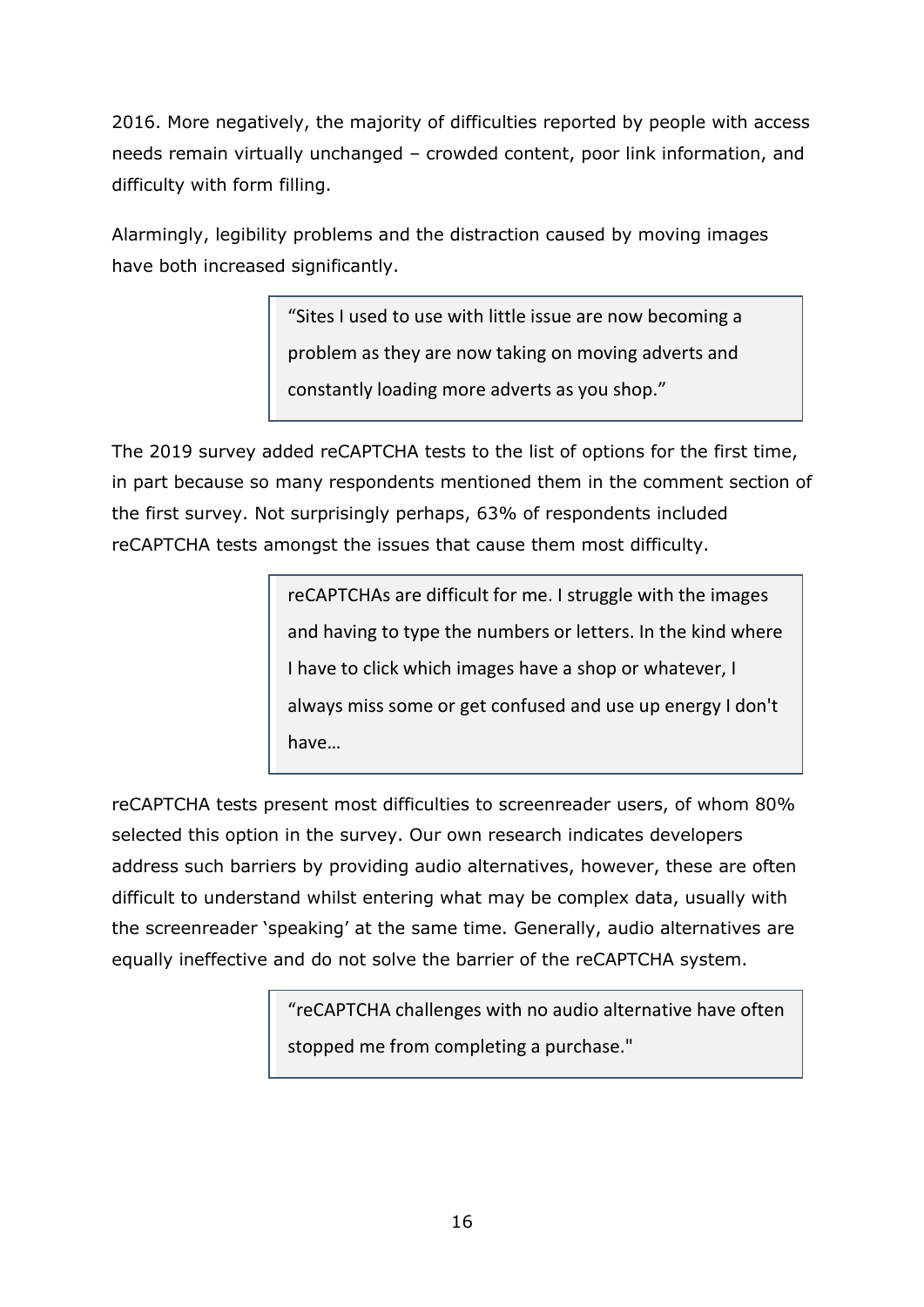# <span id="page-16-0"></span>Access Barriers for Users of Assistive Technology

53% of all 2016 respondents said they used some form of assistive technology (AT). In 2019, AT users constitute 63% of respondents. Interestingly, all respondents to the 2019 survey who said their impairment affected the way they use the internet (i.e. with access needs) also said they use AT. Of all AT users, 52% are screenreader users (down from 58% in 2016); 27% use magnification (up from 14%), and 23% use speech recognition software (up from 13%).

## Table 3: Type of technology amongst AT users

| <b>Type of Assistive Technology</b> | 2016 | 2019 |  |  |
|-------------------------------------|------|------|--|--|
| Screenreader software               | 58%  | 52%  |  |  |
| Screen magnification                | 14%  | 27%  |  |  |
| Dictation software                  | 13%  | 23%  |  |  |
| Other                               | 10%  | 17%  |  |  |
| Refreshable Braille                 | 5%   | 2%   |  |  |

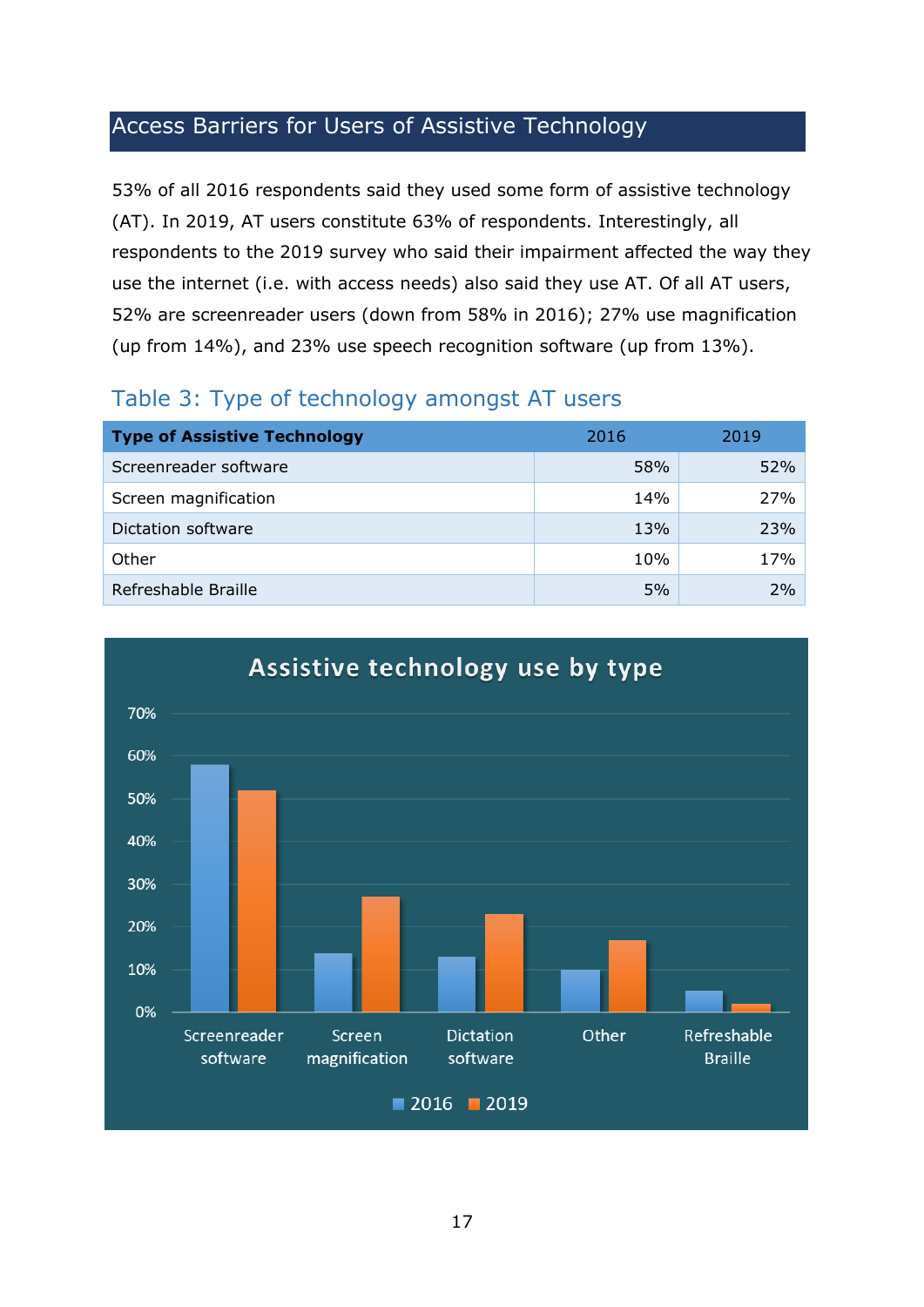## <span id="page-17-0"></span>User Responses to Websites with Access Barriers

69% of participants with access needs will simply leave a problematic website.

In 2016, one of the headline findings was that 71% of participants with access needs will simply leave a problematic website and look elsewhere if at all possible. In 2019, the figure is 69%. Although there is no significant change to the percentage the 'lost spend' has increased significantly as the number of connected users and households continues to rise, the proportion of users with access needs also grows, and more retail expenditure takes place online.

#### Table 4: User response to inaccessible website (users with access needs)

| <b>User Action</b> | 2016 | 2019 |
|--------------------|------|------|
| Leave the site     | 71%  | 69%  |
| Phone helpline     | 7%   | 8%   |
| Ask someone else   | 11%  | 8%   |
| Other              | 11%  | 15%  |

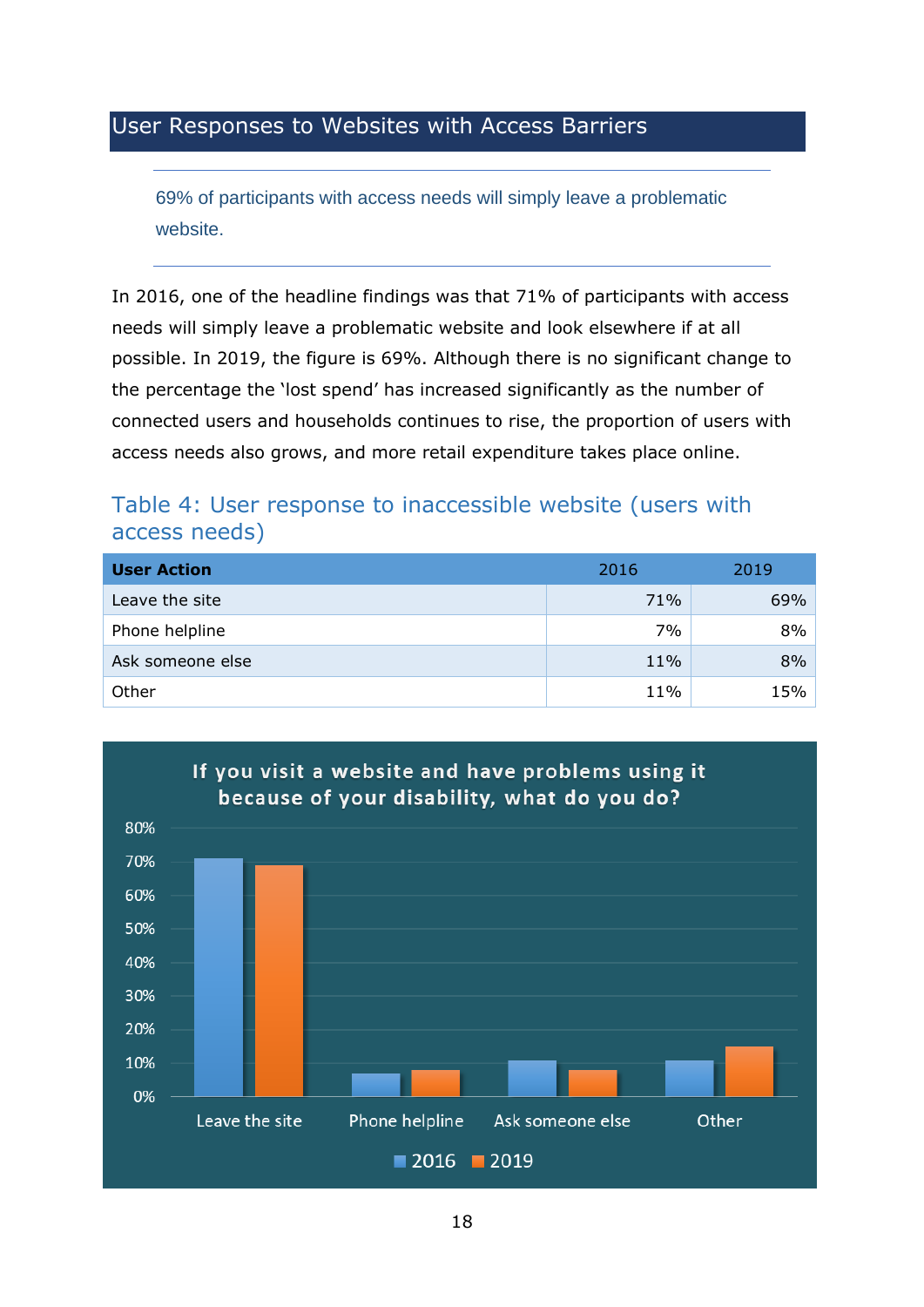# <span id="page-18-0"></span>Online Retail Spend

# <span id="page-18-1"></span>Online retail spending levels

The Survey asked participants with access needs to quantify their expenditure on a monthly and yearly basis.

#### Table 5: Online spend in the average month by users with access needs

| <b>Spend</b>     | 2016  | 2019 |
|------------------|-------|------|
| Less than £50    | 23%   | 26%  |
| £50 to £100      | 28%   | 26%  |
| £100 to £500     | 40%   | 38%  |
| £500 to £1,000   | 8%    | 4%   |
| £1,000 to £2,000 | 0%    | 4%   |
| More than £2,000 | $1\%$ | 2%   |
| <b>Totals</b>    | 100%  | 100% |

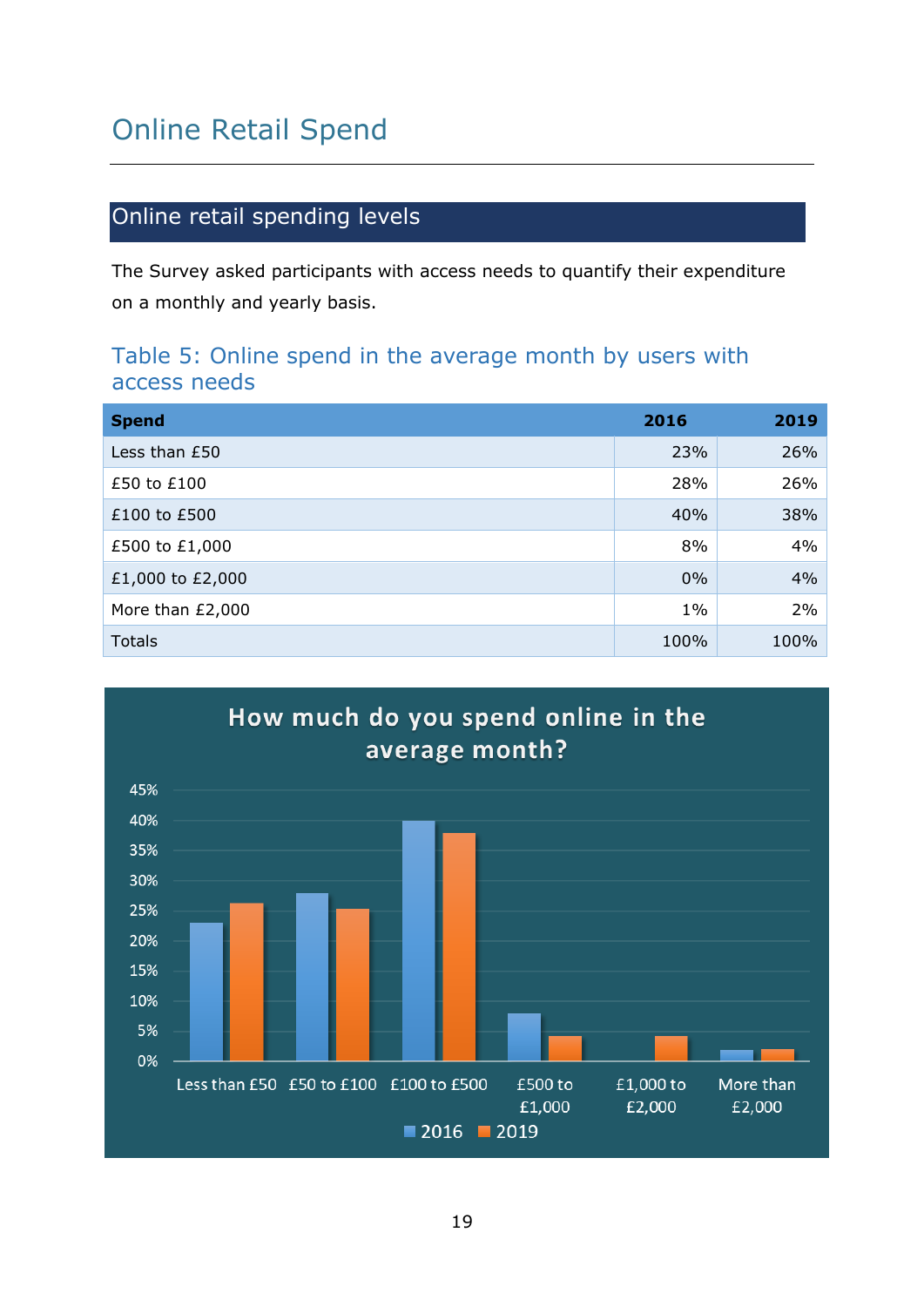## Table 6: Online spend in the previous 12 months by users with access needs

| <b>Spend</b>       | 2016  | 2019 |
|--------------------|-------|------|
| Less than £100     | 9%    | 9%   |
| £100 to £500       | 18%   | 12%  |
| £500 to £1,000     | 19%   | 20%  |
| £1,000 to £5,000   | 28%   | 36%  |
| £5,000 to £10,000  | 21%   | 15%  |
| £10,000 to £20,000 | 4%    | 4%   |
| More than £20,000  | $1\%$ | 4%   |
| Total              | 100%  | 100% |

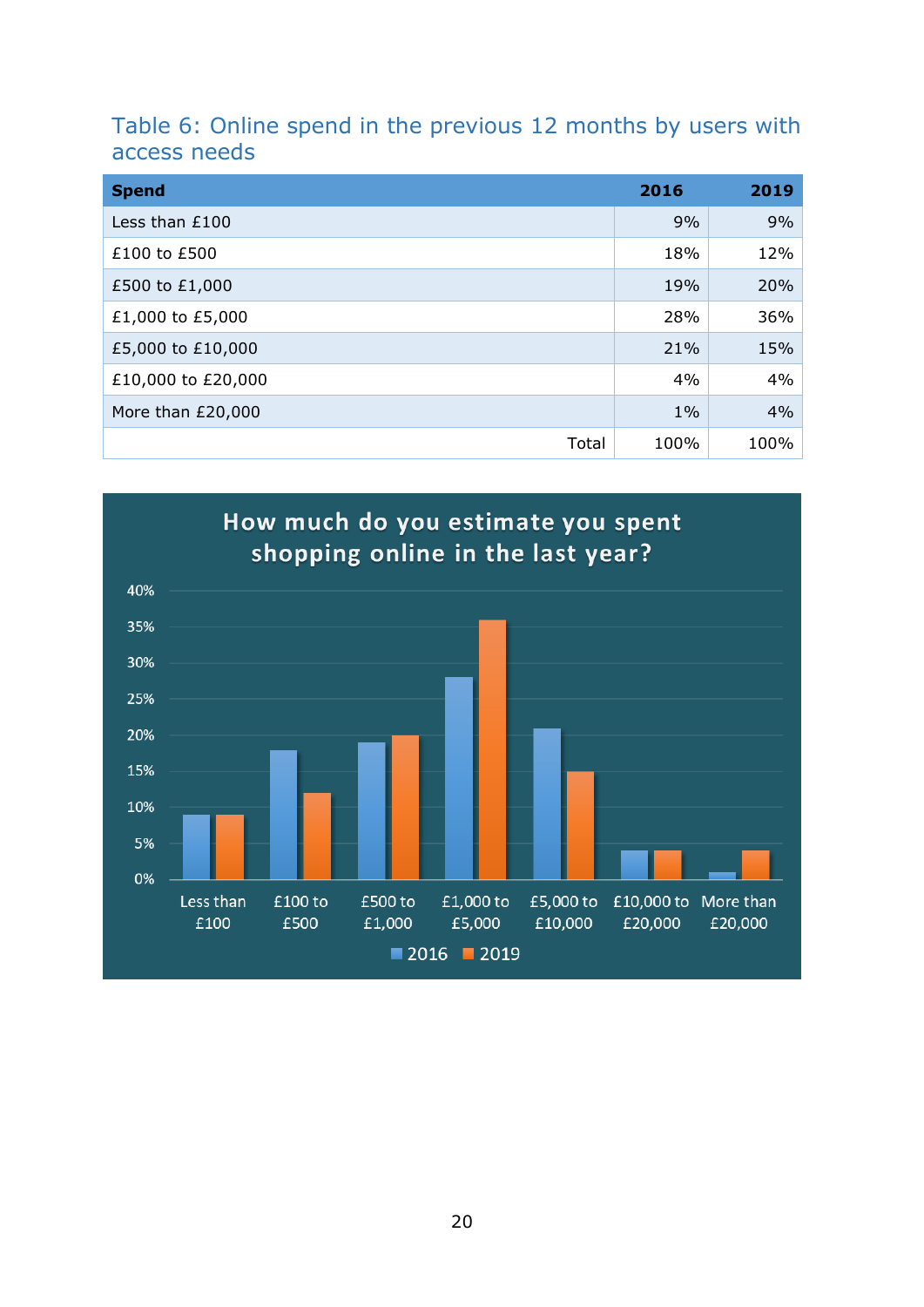# <span id="page-20-0"></span>Online spending frequency

The Survey asked respondents how often they purchase through retail websites.

## Table 7: Frequency of online purchase by users with access needs in last year

| <b>Spend</b>                   | 2016 | 2019 |
|--------------------------------|------|------|
| Every day                      | 5%   | 2%   |
| Several times each week        | 31%  | 32%  |
| Once a week                    | 22%  | 28%  |
| Once or twice a month          | 29%  | 29%  |
| Once or twice in the last year | 8%   | 6%   |
| Not at all in the last year    | 5%   | 3%   |
| Total                          | 100% | 100% |

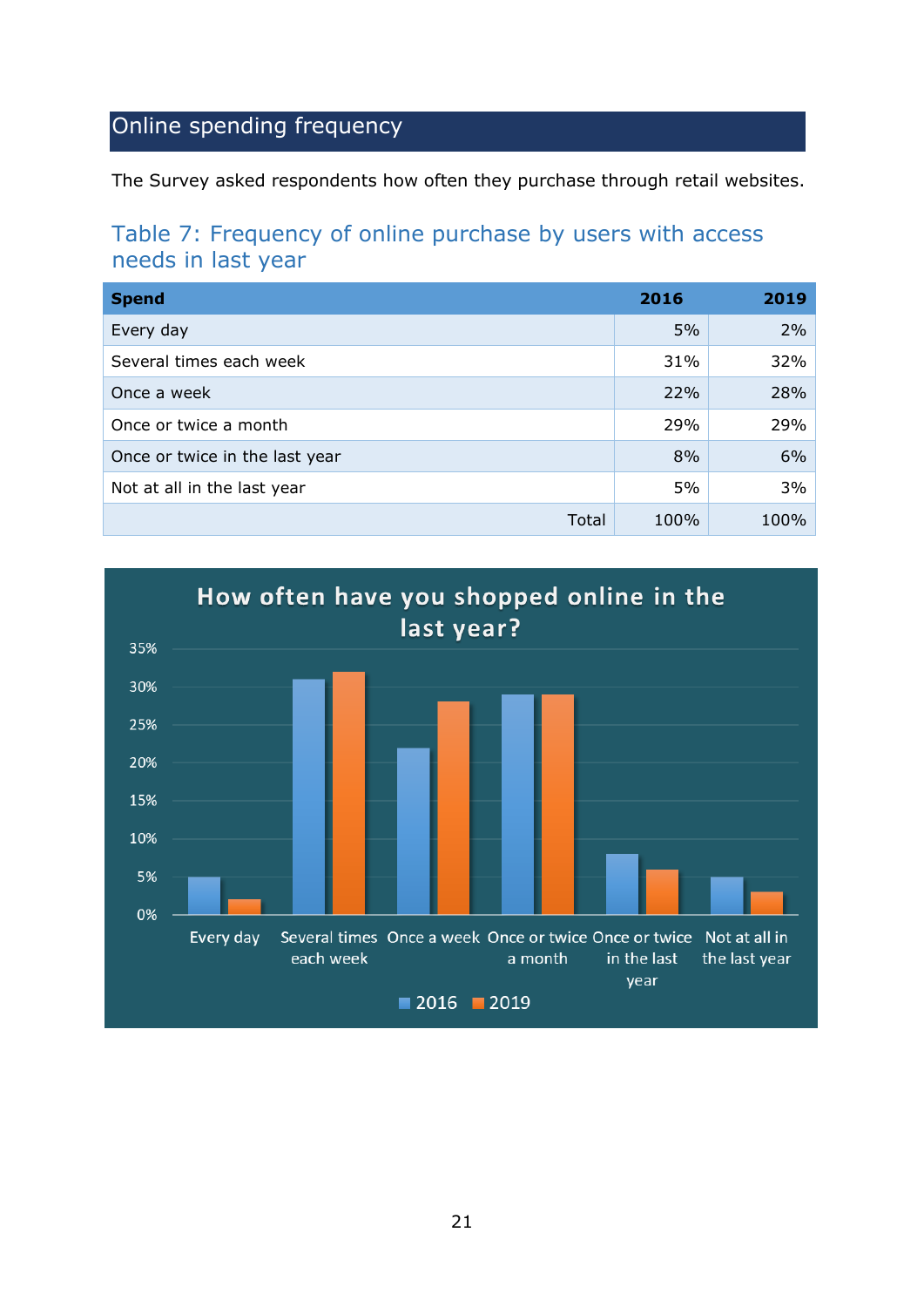## Table 8: Relationship between online spend and accessibility for users with access needs

86% of participants with access needs said they would spend more if websites were more accessible.

| Would you spend more online if sites were more<br>accessible? | 2016 | 2019   |
|---------------------------------------------------------------|------|--------|
| Yes                                                           | 82%  | $86\%$ |
| No                                                            | 18%  | 14%    |
| Total                                                         | 100% | 100%   |



In 2016, 82% of respondents with access needs said they would spend more if websites were more accessible. In 2019, the figure has risen to 86%, while 90% of screenreader users say they are held back from spending online by lack of website accessibility.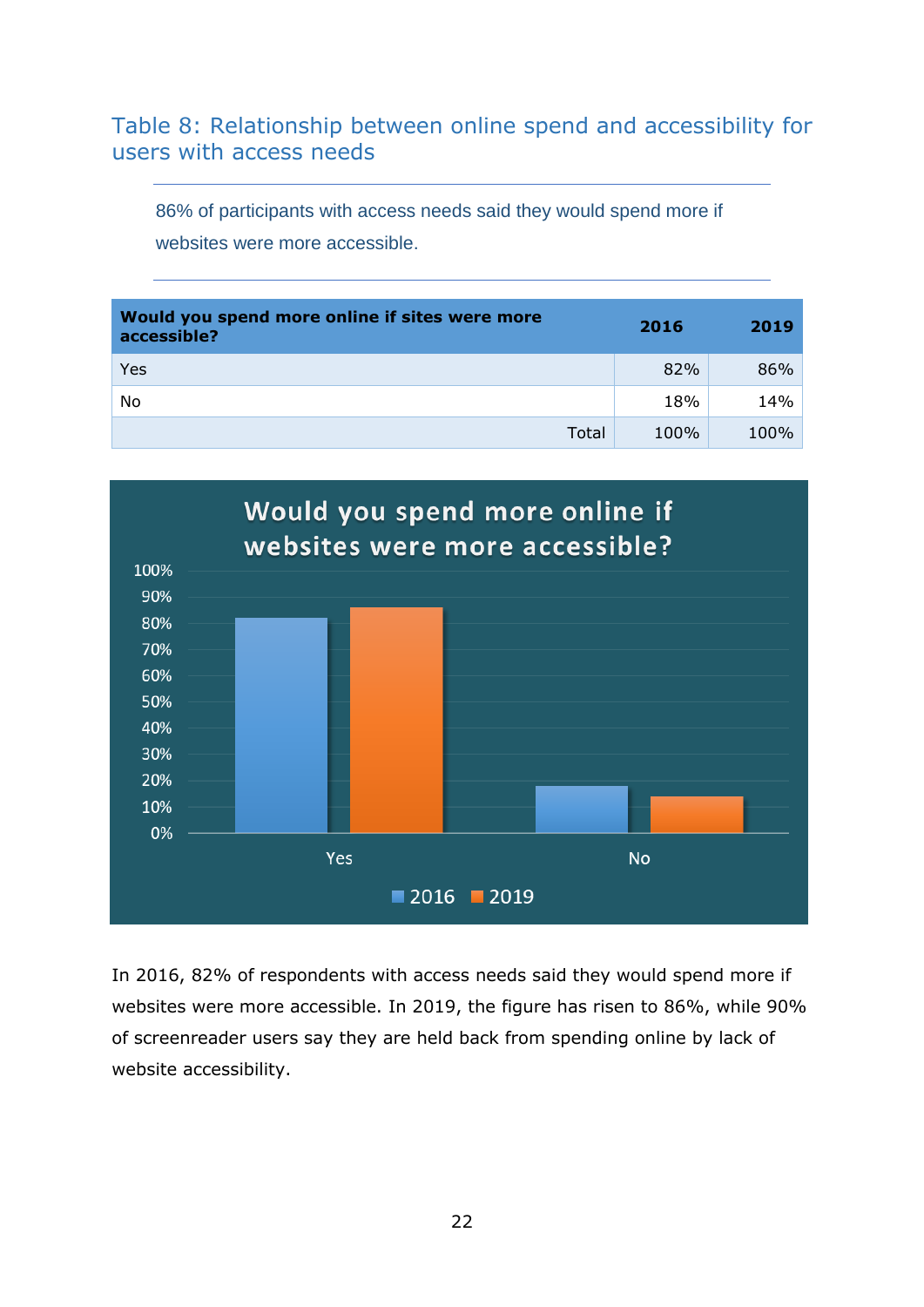75% of participants with access needs have chosen to pay more for a product from an accessible website rather than buy the same product from a website that was less accessible.

In 2016 we also found that 81% of participants with access needs had chosen to pay more for a product from an accessible website rather than buy the same product from a website that was less accessible. In 2019, the figure is 75%.

For users with access needs it is clear that accessibility rather than price continues to be the main driving factor behind decisions to spend money on any specific site. There has been little movement in this position since the 2016 survey. This would indicate that site owners still do not appreciate the business case for the accessibility of their site and continue to ignore a significant part of their potential market.

## <span id="page-22-0"></span>Online spend by sector

Participants' were asked to identify retail sectors in which they regularly shopped online (they could choose as many sectors as applied).

| Table 9: Regular spend by users with access needs, by sector |  |  |  |  |  |  |  |  |
|--------------------------------------------------------------|--|--|--|--|--|--|--|--|
|--------------------------------------------------------------|--|--|--|--|--|--|--|--|

| <b>Type of product</b>                                  | 2016 | 2019 |
|---------------------------------------------------------|------|------|
| Supermarket goods and produce                           | 52%  | 64%  |
| Travel services (flight, train and bus tickets, etc.)   | 46%  | 51%  |
| Insurance                                               | 29%  | 36%  |
| Home and garden products                                | 49%  | 43%  |
| Entertainment tickets (theatre, cinema, concerts, etc.) | 42%  | 54%  |
| Fashion and clothing                                    | 46%  | 48%  |
| Books, music and software                               | 71%  | 67%  |
| IT hardware (computer, laptop, tablet, etc.)            | 40%  | 31%  |
| Banking, savings and investments                        | 68%  | 57%  |
| Utilities (gas, electricity and water)                  | 50%  | 41%  |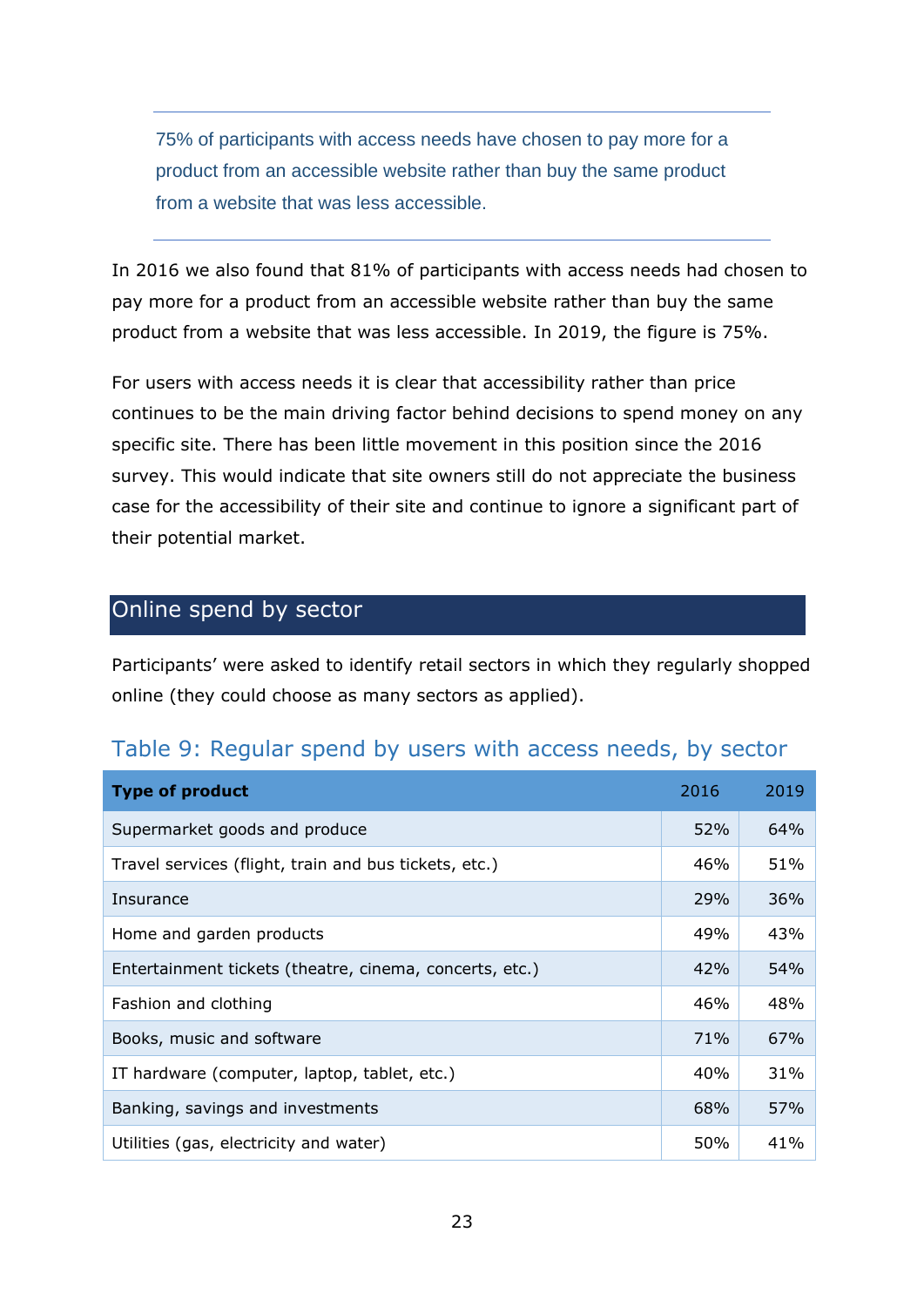| <b>Type of product</b>                      | 2016 | 2019 |
|---------------------------------------------|------|------|
| Telephone, television and internet services | 43%  | 34%  |



<span id="page-23-0"></span>(This is a multi-answer question; 100% would indicate that all this question's respondents chose that option.)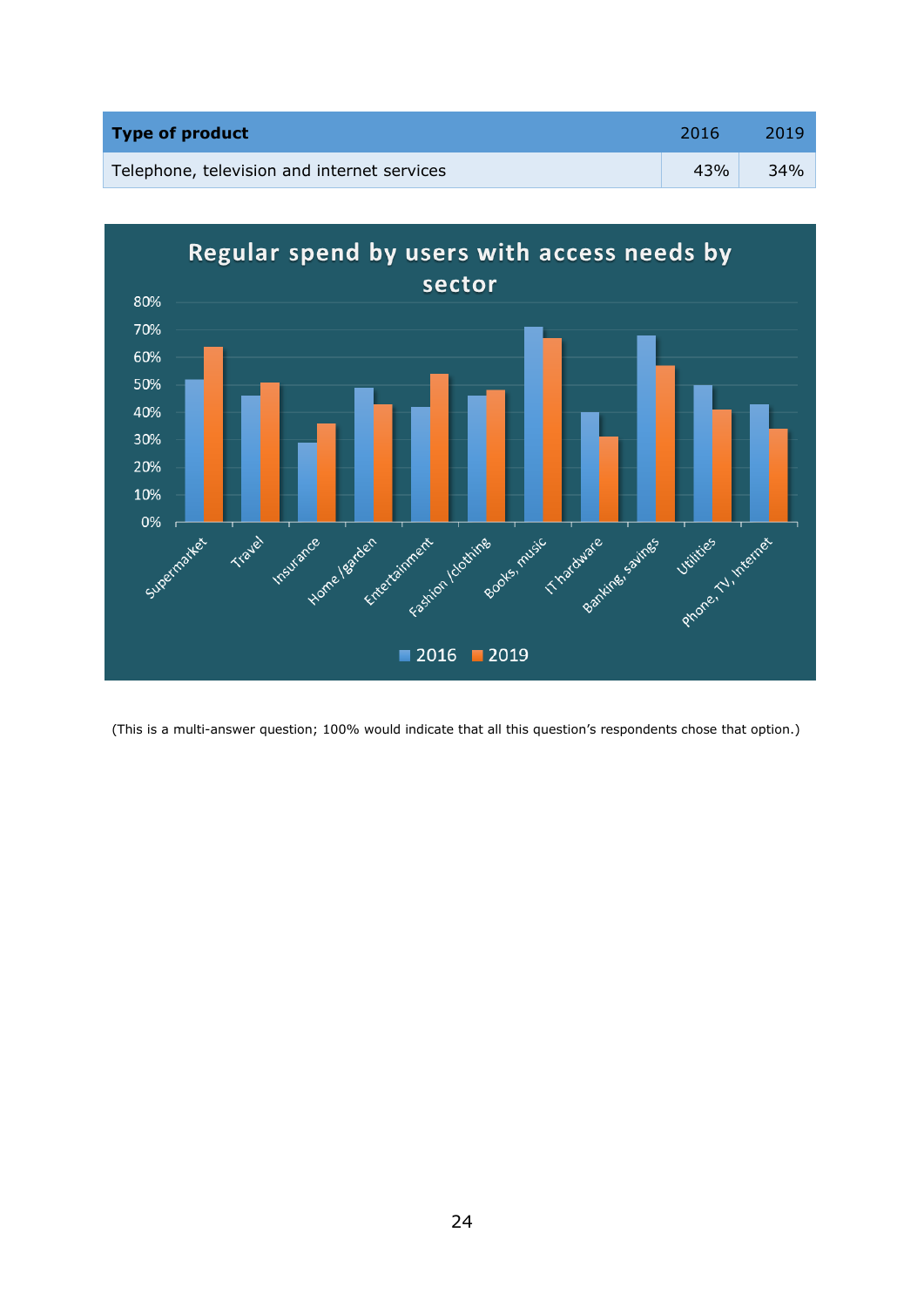# CAP Focus on the Telecommunications sector

For the 2019 survey, we chose to look in detail at the relationship that people with access needs have with the telecommunications sector; those companies that supply landlines, mobile phones, broadband and entertainment.

In large part, this focus was prompted by the remarks of respondents to the 2016 survey about their generally negative experience of complaints handling. Most online retail transactions tend to be one-off and the customer will form a judgement of a retailer or supplier on the basis of that single shopping experience. In these circumstances, we know from 2016 results that only 7% of users with access needs would contact a business when faced with an access issue; almost unchanged at 8% in 2019.

By contrast, a customer's relationship with a telecoms supplier is likely to be a longer term one over months or years where contact with the supplier is almost inevitable at some point. We were therefore interested to find out more about the user's experience of complaint handling when the option of shopping elsewhere is not so straightforward.

This is a new area of research for 2019, so there is no comparative data from 2016.

We asked about the factors that had attracted respondents to their current provider.

| <b>Factor</b>                          |     |
|----------------------------------------|-----|
| Service availability                   | 65% |
| Price                                  | 52% |
| High quality of customer support       | 33% |
| Positive reputation                    | 32% |
| Accessibility of provider's website    | 31% |
| Dissatisfaction with previous provider | 26% |

# Table 10: What factors attracted you to your current provider?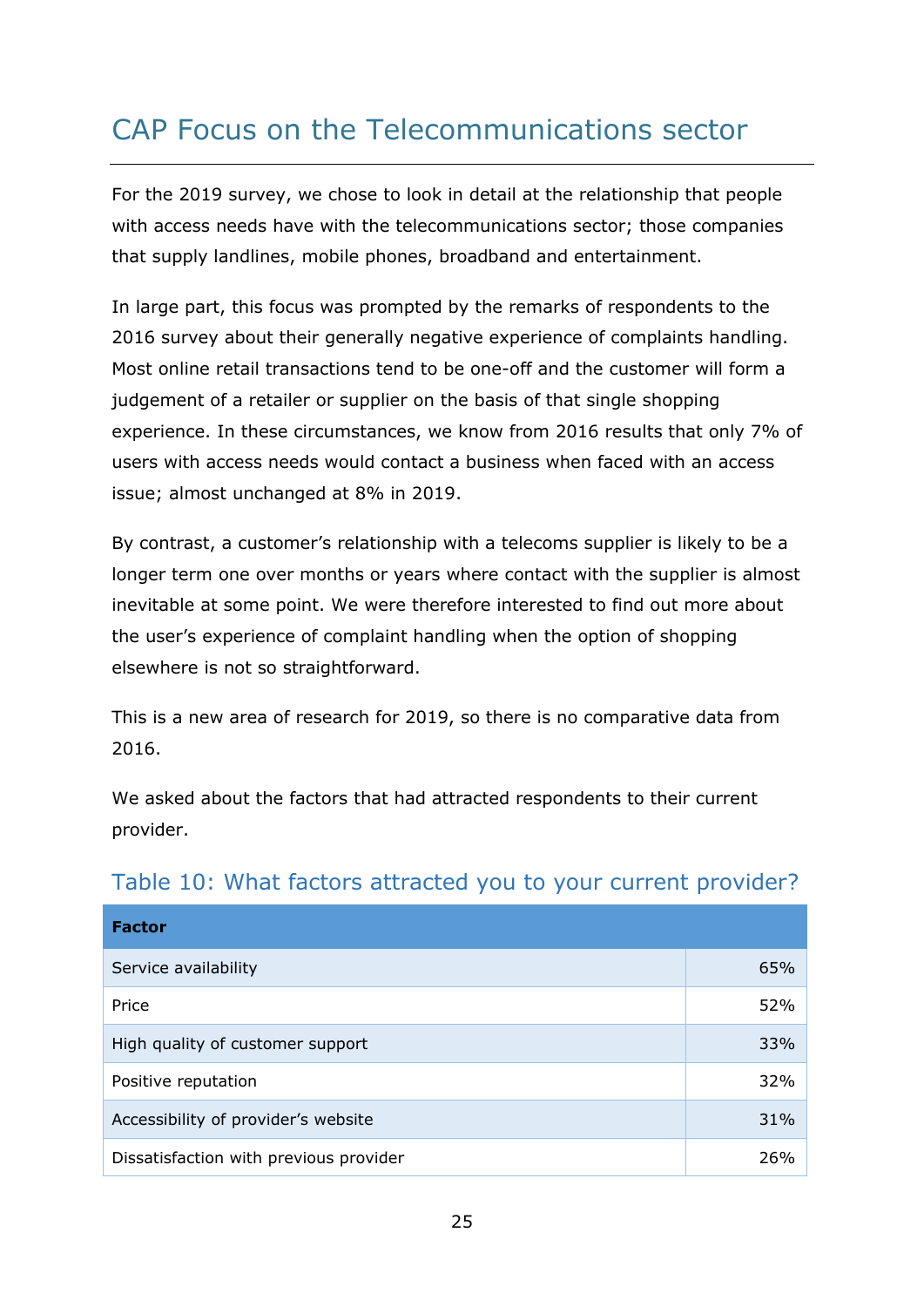

(This is a multi-answer question; 100% would indicate that all this question's respondents chose that option.)

Responses were dominated by service availability and price, but almost a third of respondents mentioned the accessibility of the provider's website as a factor in their decision making. This is a significant issue given the numbers involved and the increasing flexibility of the market and customers' increasing willingness to change provider.

#### <span id="page-25-0"></span>Telecoms providers' responses to access needs

The survey asked, "*If your disability affects the way you use your mobile phone or TV or Internet, have you told your provider about the effects of your disability?*" 66% of respondents with access needs had not told their provider. 58% of AT users have not told their provider about the effects of their disability.

Reasons given included:

"They just don't listen, don't make any record of it, and are patronising every time I try and call or message them."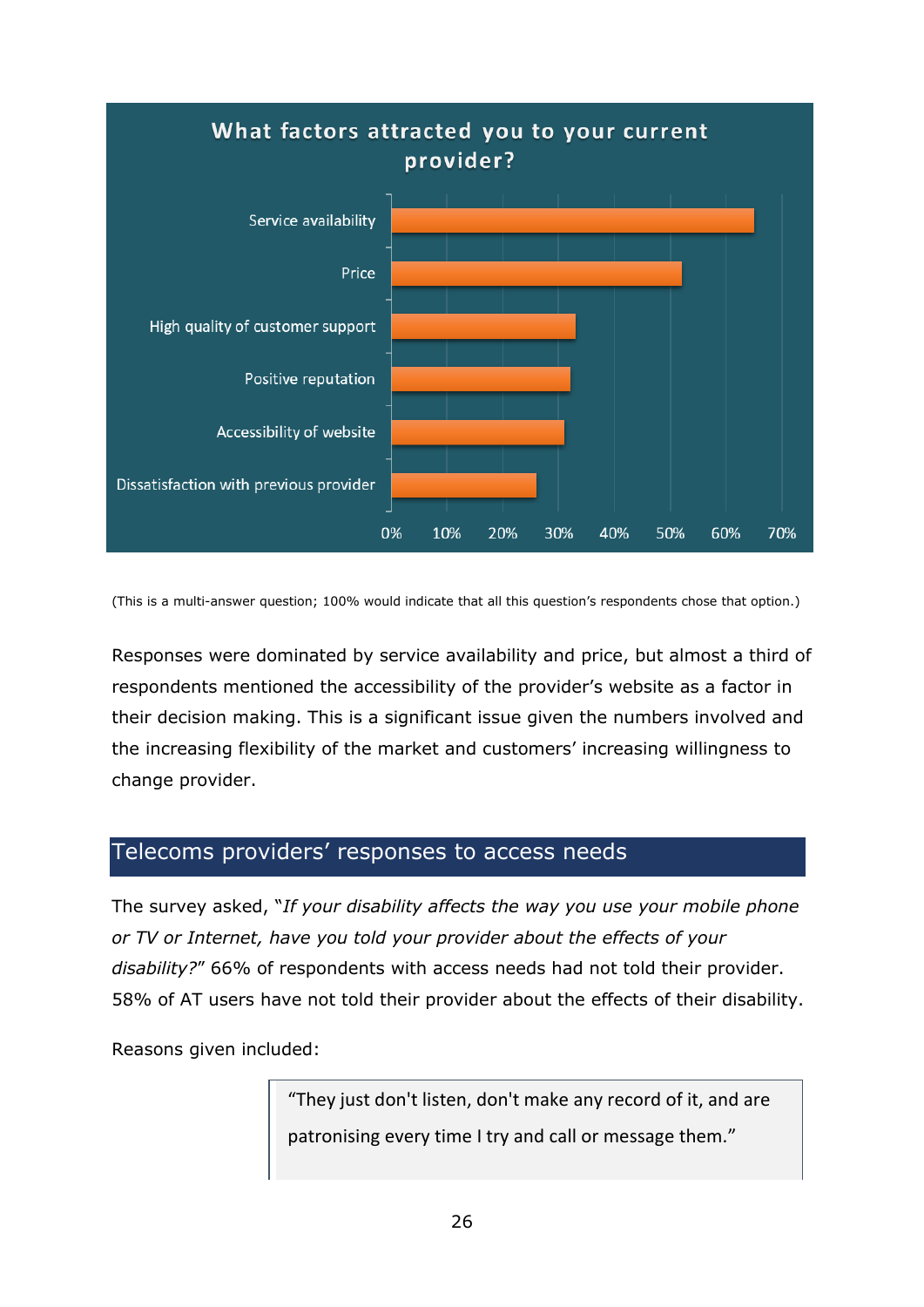"My experience with the Call Centre would indicate that it would be pointless as they just don't understand the practical issues involved."

Amongst those who told their provider about their access needs, only 30% noticed an improvement in the service they received; 70% experienced no improvement in their service.

> "Customer support make a note of my comments, but services very rarely change. I am unsure if feedback is even taken into account or passed on, so have given up as I am just one person. If companies had a dedicated accessibility team, perhaps we would see more changes."

This reflects the findings reported in other research about the lack of understanding of frontline staff when dealing with people who have access needs. In 2018, the Communications Consumer Panel reflected that communications providers… "*continue to have significant room for improvement, not only in the flexibility of their processes, but in understanding and empathising with consumers*." <sup>10</sup>

## <span id="page-26-0"></span>Telecoms Helplines

One of the most noteworthy findings of the survey is that only 8% of users with access needs will contact a company if faced with website barriers in attempting a retail transaction. However, the longer-term nature of a customer's relationship with a telecoms supplier means that they have little alternative when faced with a service fault or disruption. The telecoms sector therefore provides us with a much larger sample of users with access needs who have experience of helplines.

<sup>10</sup> *"Still Going Round in Circles: Complaints handling in telecoms",* Communications Consumer Panel, July 2018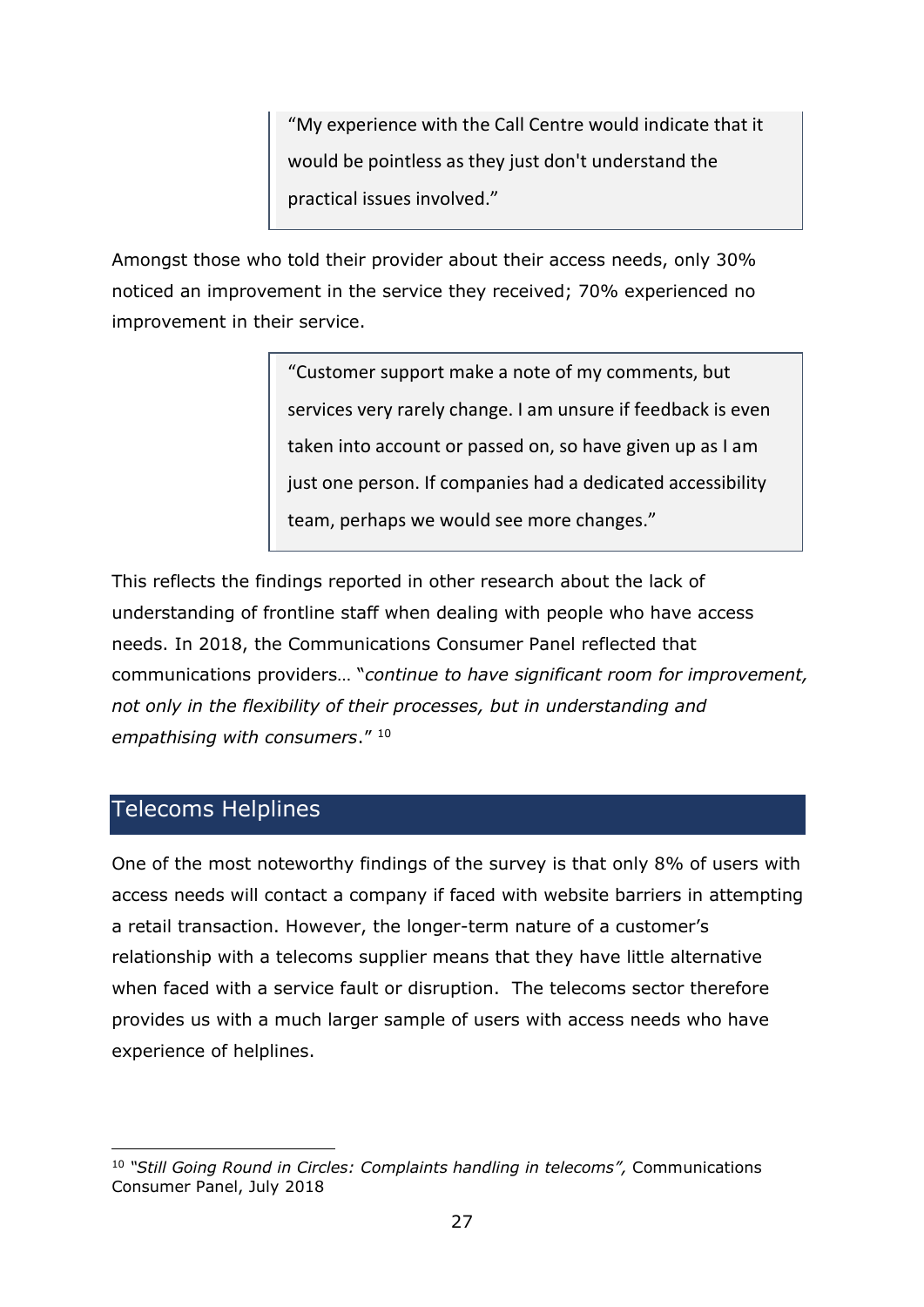81% of respondents told us that they have called their telecoms provider's helpline when they have had a problem, so the survey sought to find out how satisfied users are with the helpline service they received.

# Table 11: The helpline resolved my problem (users with access needs)

| <b>Option</b>     | 2019 |
|-------------------|------|
| Strongly disagree | 12%  |
| <b>Disagree</b>   | 12%  |
| Undecided         | 25%  |
| Agree             | 41%  |
| Strongly agree    | 10%  |
| Total             | 100% |



Just over half of respondents with access needs who contacted a provider's helpline agreed that their problem had been resolved, although a quarter of users were left with the problem unresolved and a further quarter were undecided.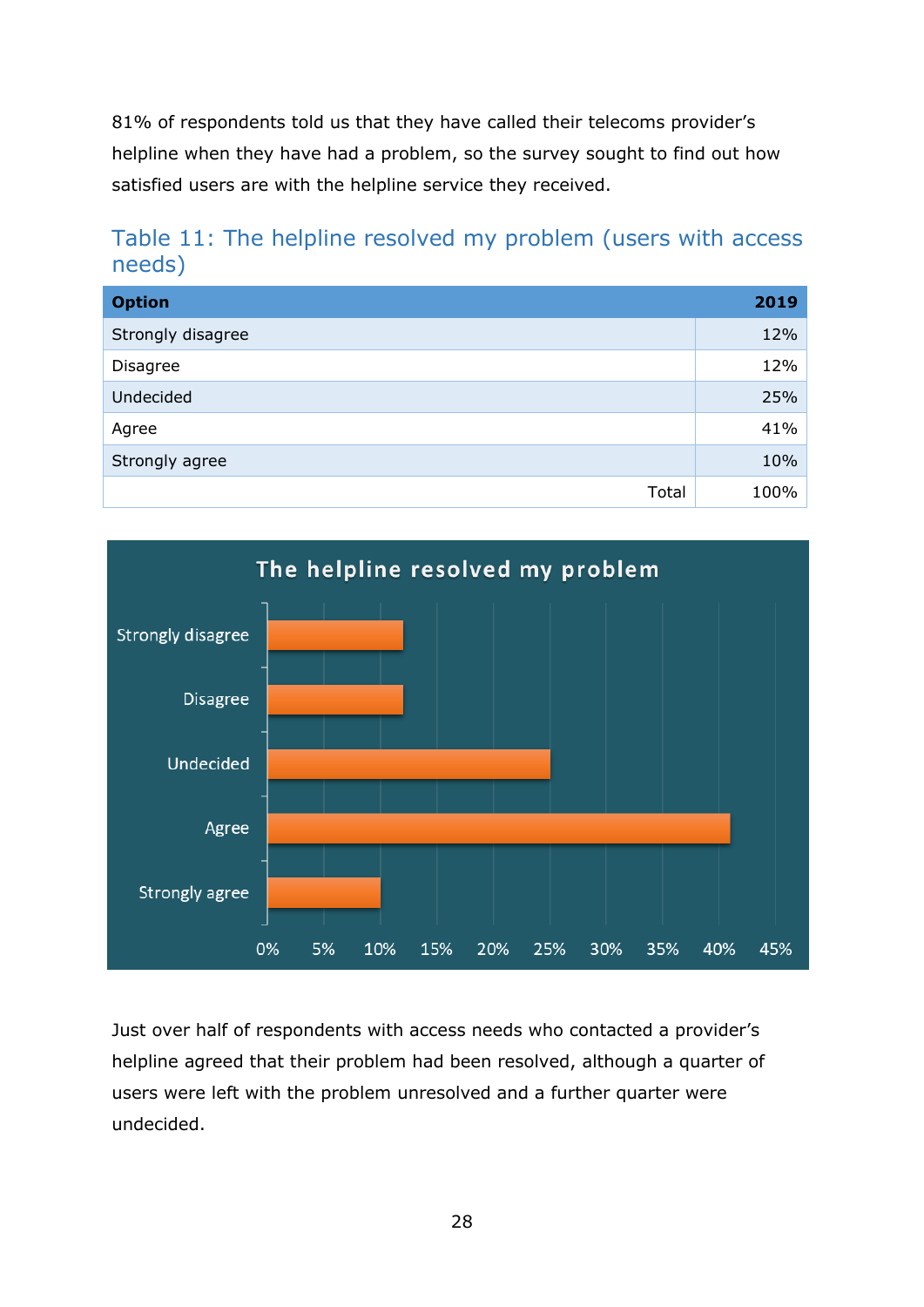Whether the customer's problem was resolved or not, the survey also asked whether their dialogue with the helpline had made the customer feel valued.

Table 12: The helpline made me feel like a valued customer

| <b>Option</b>     | 2019 |
|-------------------|------|
| Strongly disagree | 14%  |
| Disagree          | 29%  |
| Undecided         | 23%  |
| Agree             | 22%  |
| Strongly agree    | 12%  |
| Total             | 100% |



Only one third of customers felt positively valued. More concerningly, 43% of respondents did not feel that the helpline experience had made them feel valued, with a further 23% undecided. This appears to reflect the wider experiences of users with access needs. Nevertheless, perhaps recognising that they have little choice, 62% of respondents agreed that they would use a helpline again.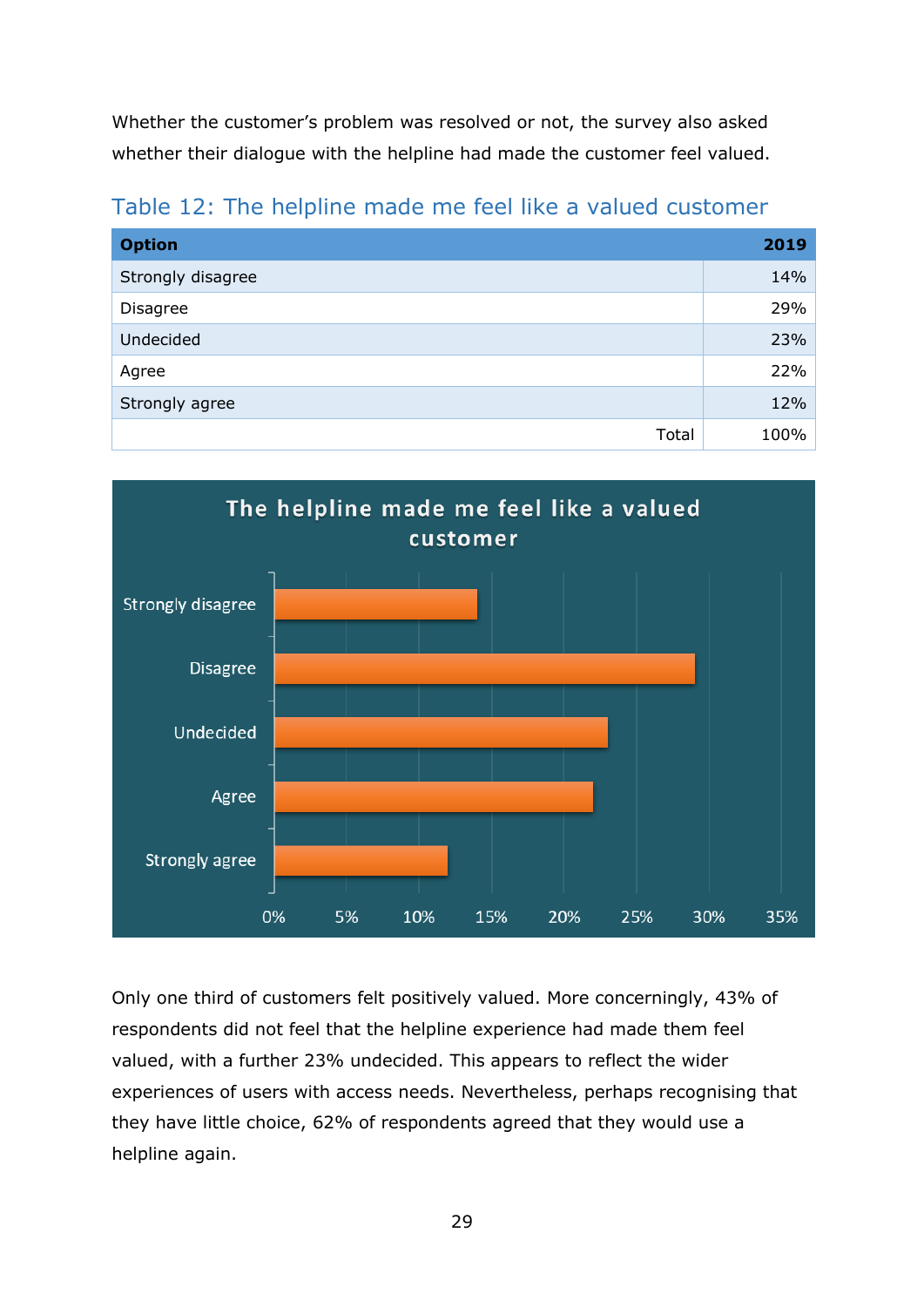Of those respondents who have used their provider's helpline, the survey also asked, "*When you interact with your provider, do you feel they understand the effects of your disability?"*

# Table 13: Do you feel your provider understands the effects of your disability?

|          | 2019 |
|----------|------|
| Yes      | 19%  |
| No       | 50%  |
| Not sure | 31%  |
| Total    | 100% |



50% of users with access needs said they did not feel that their provider understood the effects of the user's disability in the way they used the provider's services, with a further 31% undecided. This illustrates the on-going challenges faced by those with access needs in trying to resolve their issues.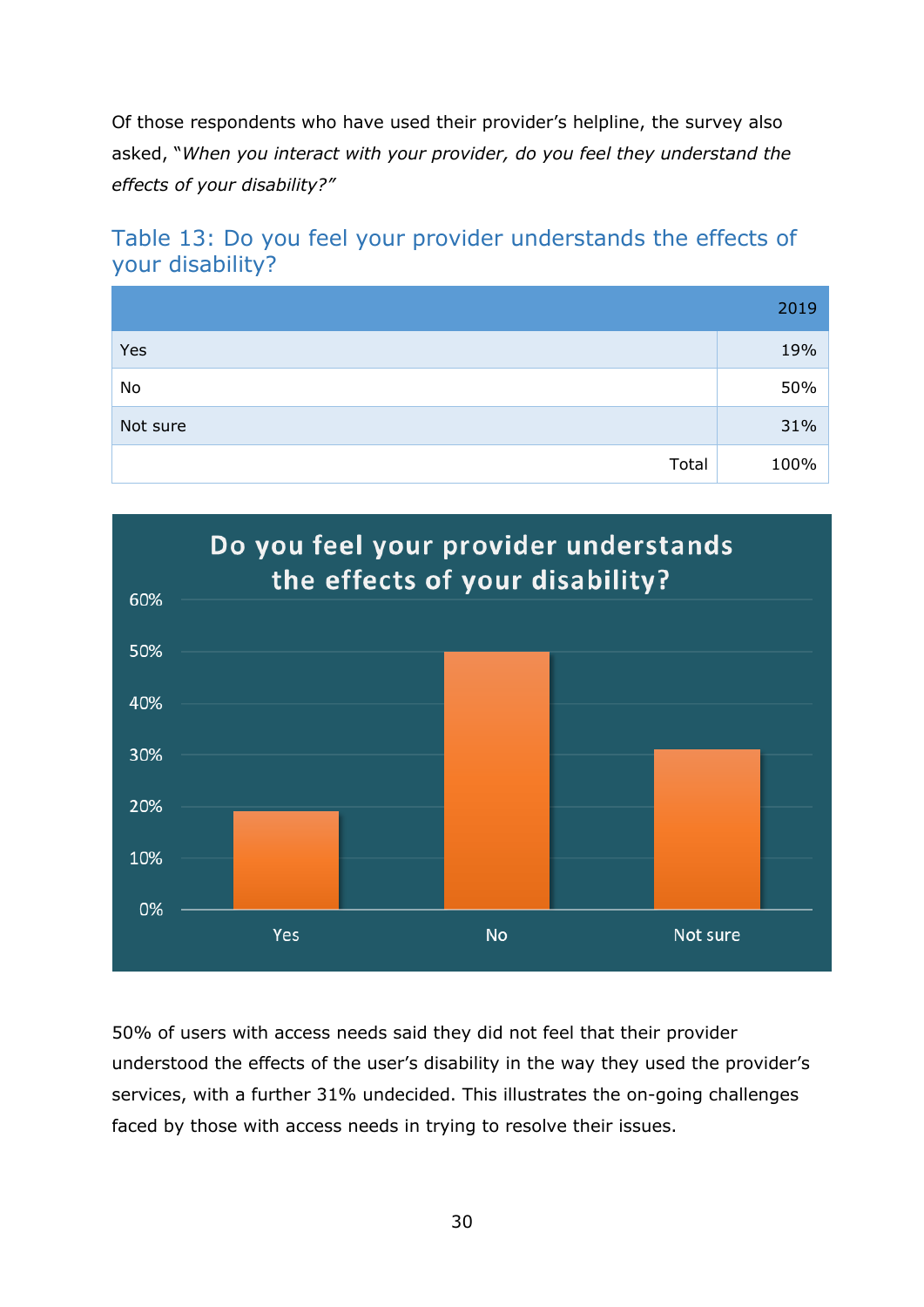"Some small companies are easy to contact and talk to about access issues. The big ones don't seem to care… and talking to the right person is impossible."

# <span id="page-30-0"></span>**Conclusion**

The idea behind the original Click-Away Pound Survey in 2016 was to persuade businesses to develop accessible websites and apps for their customers by showing them the importance of website accessibility to their bottom line. The business case is laid out in full in the [2016 CAP Survey Report.](http://clickawaypound.com/cap16finalreport.html) Disappointingly, three years have gone by and there is no indication that business in general is listening or acting, although the commercial imperative has become even more compelling.

The issues we explored back in 2016 are as relevant now as they were then. Customers with access needs continue to find themselves in a position where lack of accessibility limits their ability to enjoy the same freedoms online as their non-disabled peers. The reasons for, and answers to, these issues were explored in detail in 2016 so we won't repeat them here and there is no need to update them! As we said in 2016, "in many businesses, the negative online experience of disabled customers suggests that disability issues remain niche at best and the disabled customer remains peripheral."

It is worth restating that this position exists despite the emergence of a clear business case, a plethora of published guidance, and the overt legal obligations set out in the Equality Act 2010. Recently however, and in recognition of the ongoing problem, the law regarding public sector websites and apps has changed. Since September 2018, the Public Sector Bodies Accessibility Regulations have placed specific requirements on the public sector; essentially requiring them to ensure their websites achieve WCAG2.1 Level Double-A.

31